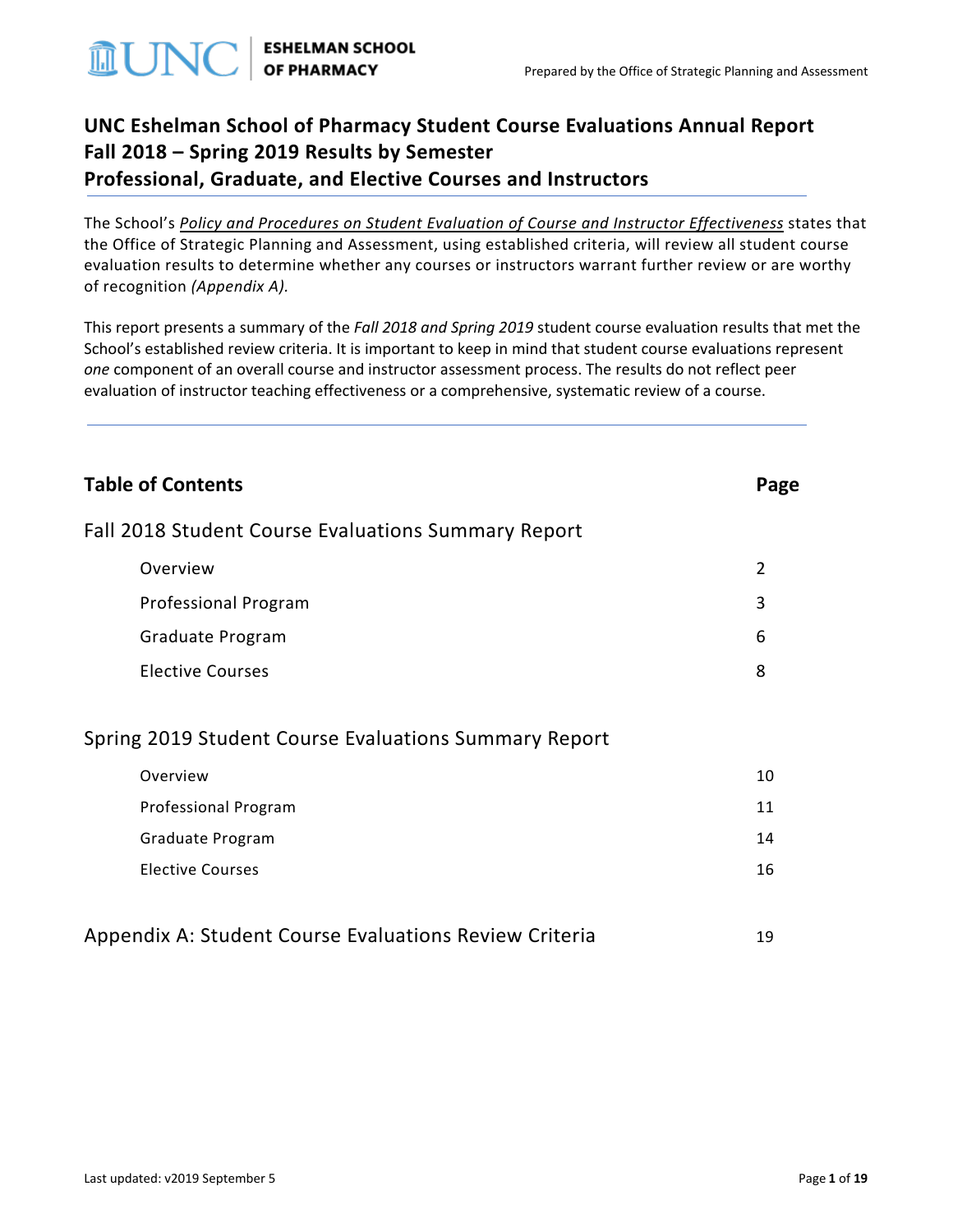

**ESHELMAN SCHOOL OF PHARMACY** 

### **Fall 2018 Student Course Evaluations Summary Report**

The School's *[Policy and Procedures on Student Evaluation of Course and Instructor Effectiveness](http://faopharmacy.unc.edu/files/2015/05/Course-Evaluation-Policy-and-Procedures-5-7-141.pdf)* states that the Office of Strategic Planning and Assessment, using established criteria, will review all student course evaluation results to determine whether any courses or instructors warrant further review or are worthy of recognition *(Appendix A).*

This report presents a summary of the *Fall 2018* student course evaluation results that met the School's established review criteria. The following tables specify the number of courses and instructors evaluated, the number and percentage of courses and instructors *warranting further review*; and the number and percentage of courses and instructors *worthy of recognition*.

It is important to keep in mind that student course evaluations represent *one* component of an overall course and instructor assessment process. The results do not reflect peer evaluation of instructor teaching effectiveness or a comprehensive, systematic review of a course.

| <b>Fall 2018 Overall Response Rates</b> |        |  |  |  |
|-----------------------------------------|--------|--|--|--|
| ℅                                       |        |  |  |  |
| <b>Professional Courses</b>             | 53.93% |  |  |  |
| <b>Graduate Courses</b>                 | 81.25% |  |  |  |
| Elective Courses <sup>1</sup>           | 52.26% |  |  |  |

1 Elective Courses can be Professional and/or Graduate.

| Fall 2018 Courses |                          |                                                               |        |  |        |  |
|-------------------|--------------------------|---------------------------------------------------------------|--------|--|--------|--|
| <b>COURSES</b>    | <b>Courses Evaluated</b> | <b>Warrant Further Review</b><br><b>Worthy of Recognition</b> |        |  |        |  |
|                   |                          |                                                               |        |  | %      |  |
| Professional      | 15                       |                                                               | 6.67%  |  | 6.67%  |  |
| <b>Graduate</b>   | 12                       |                                                               | 8.33%  |  | 25.00% |  |
| <b>Electives</b>  |                          |                                                               | 14.29% |  | 28.57% |  |

| <b>Fall 2018 Instructors</b> |                                      |                                           |       |                                    |        |  |
|------------------------------|--------------------------------------|-------------------------------------------|-------|------------------------------------|--------|--|
| <b>INSTRUCTORS</b>           | Instructors Evaluated <sup>2,3</sup> | <b>Warrant Further Review<sup>4</sup></b> |       | Worthy of Recognition <sup>5</sup> |        |  |
|                              |                                      |                                           | %     |                                    |        |  |
| Professional                 | 61                                   |                                           | 0.00% | 36                                 | 59.02% |  |
| Graduate                     | 43                                   |                                           | 0.00% | 24                                 | 55.81% |  |
| <b>Electives</b>             | 23                                   |                                           | 0.00% | 20                                 | 86.96% |  |

<sup>2</sup> Course Directors identify instructors to be evaluated; there are no requirements on number of contact hours taught in order to be evaluated.

<sup>3</sup> If an instructor was evaluated in more than one course, s/he is only counted once.

<sup>4</sup> If an instructor met "warrants further review" criteria more than once, s/he is only counted once.<br><sup>5</sup> If an instructor met "worthy of recognition" criteria more than once, s/he is only counted once.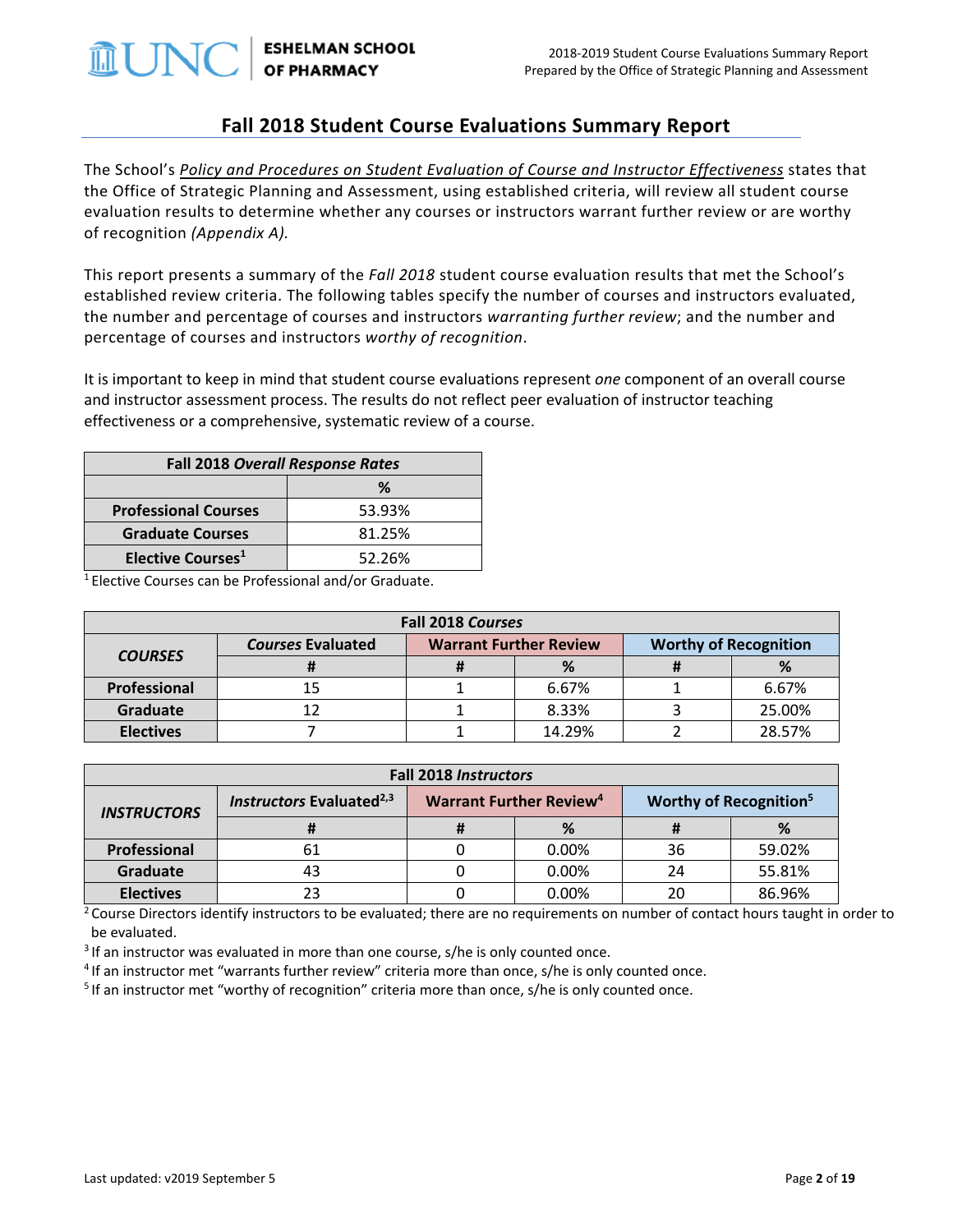

### **PROFESSIONAL PROGRAM**

| Fall 2018 Professional Program: Courses |                               |       |  |                              |  |
|-----------------------------------------|-------------------------------|-------|--|------------------------------|--|
| <b>Courses</b><br><b>Evaluated</b>      | <b>Warrant Further Review</b> |       |  | <b>Worthy of Recognition</b> |  |
|                                         |                               |       |  |                              |  |
|                                         |                               | 6 67% |  | 6 67%                        |  |

|                                                                                                       | Fall 2018 Professional Program - Courses: Warrant Further Review |                             |                                |                        |  |  |  |  |
|-------------------------------------------------------------------------------------------------------|------------------------------------------------------------------|-----------------------------|--------------------------------|------------------------|--|--|--|--|
| <b>Course Number</b><br><b>Course Director</b><br>Year<br><b>Course Title</b><br><b>Response Rate</b> |                                                                  |                             |                                |                        |  |  |  |  |
| PY1                                                                                                   | Removed for<br>confidentiality                                   | Removed for confidentiality | Removed for<br>confidentiality | 60.69% (88 out of 145) |  |  |  |  |

| Fall 2018 Professional Program - Courses: Worthy of Recognition                                                 |                 |                         |            |                        |  |  |  |
|-----------------------------------------------------------------------------------------------------------------|-----------------|-------------------------|------------|------------------------|--|--|--|
| <b>Course</b><br>Year<br><b>Course Title</b><br><b>Course Director</b><br><b>Response Rate</b><br><b>Number</b> |                 |                         |            |                        |  |  |  |
| PY1                                                                                                             | <b>PHCY 502</b> | PATHOPHYS HUMAN DISEASE | Carol Otev | 64.38% (94 out of 146) |  |  |  |

| <b>Fall 2018 Professional Program: Instructors</b>    |                                                                                       |       |    |        |  |
|-------------------------------------------------------|---------------------------------------------------------------------------------------|-------|----|--------|--|
| <i><b>Instructors</b></i><br>Evaluated <sup>6,7</sup> | <b>Worthy of Recognition<sup>9</sup></b><br><b>Warrant Further Review<sup>8</sup></b> |       |    |        |  |
|                                                       |                                                                                       | %     |    | %      |  |
| 61                                                    |                                                                                       | 0.00% | 36 | 59.02% |  |

 $6$  Course Directors identify instructors to be evaluated by students; there are no requirements on number of contact hours taught in order to be evaluated. Therefore, some instructors may have taught only one class session; whereas, other instructors may have taught numerous times in one or more courses.

<sup>7</sup> If an instructor was evaluated in more than one course, in a given Program or Course Type, s/he is only counted once.<br><sup>8</sup> If an instructor met "warrants further review" criteria more than once, in a given Program or C

counted once.

<sup>9</sup> If an instructor met "worthy of recognition" criteria more than once, in a given Program or Course Type, s/he is only counted once.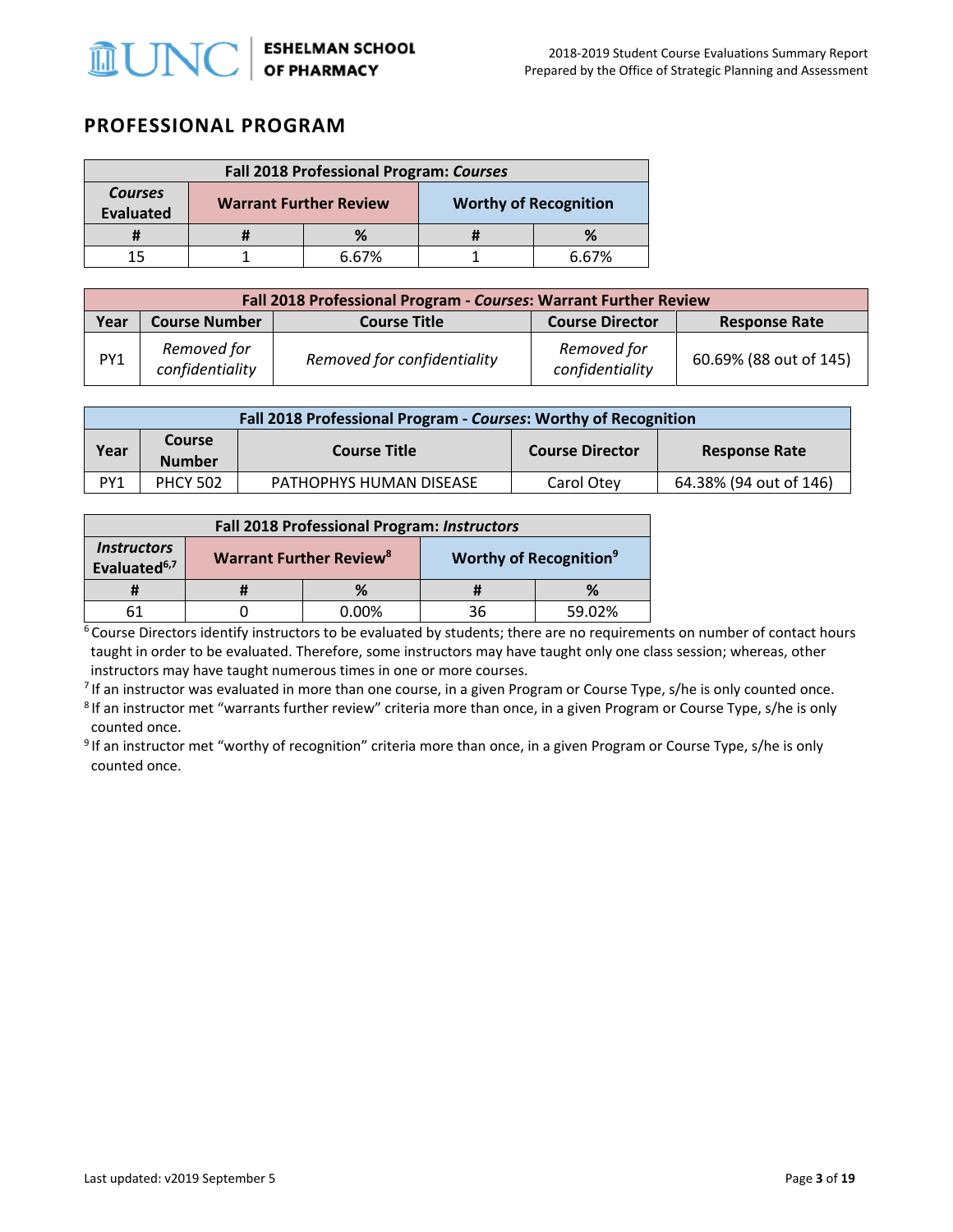

| Fall 2018 Professional Program - Instructors: Warrant Further Review                       |                                                                                                    |  |  |  |  |
|--------------------------------------------------------------------------------------------|----------------------------------------------------------------------------------------------------|--|--|--|--|
| Year                                                                                       | <b>Course</b><br><b>Course Title</b><br><b>Response Rate</b><br><b>Instructor</b><br><b>Number</b> |  |  |  |  |
| No professional program course instructors met the criteria for warranting further review. |                                                                                                    |  |  |  |  |

No professional program course instructors met the criteria for warranting further review.

|                 | Fall 2018 Professional Program - Instructors: Worthy of Recognition |                         |                                |                         |  |  |  |
|-----------------|---------------------------------------------------------------------|-------------------------|--------------------------------|-------------------------|--|--|--|
| Year            | Instructor                                                          | Course<br><b>Number</b> | <b>Course Title</b>            | <b>Response Rate</b>    |  |  |  |
| PY1             | Bowers, Albert                                                      | <b>PHCY 500</b>         | PHARMACY BRIDGING COURSE       | 89.66% (130 out of 145) |  |  |  |
| PY1             | Frye, Stephen                                                       | <b>PHCY 500</b>         | PHARMACY BRIDGING COURSE       | 89.66% (130 out of 145) |  |  |  |
| PY1             | Hathaway, Nathaniel                                                 | <b>PHCY 500</b>         | PHARMACY BRIDGING COURSE       | 89.66% (130 out of 145) |  |  |  |
| PY1             | Lee, Andrew                                                         | <b>PHCY 500</b>         | PHARMACY BRIDGING COURSE       | 89.66% (130 out of 145) |  |  |  |
| PY1             | McLaughlin, Jacqueline                                              | <b>PHCY 500</b>         | PHARMACY BRIDGING COURSE       | 89.66% (130 out of 145) |  |  |  |
| PY1             | Williams, Dennis                                                    | <b>PHCY 500</b>         | PHARMACY BRIDGING COURSE       | 89.66% (130 out of 145) |  |  |  |
| PY1             | Zeeman, Jacqueline                                                  | <b>PHCY 500</b>         | PHARMACY BRIDGING COURSE       | 89.66% (130 out of 145) |  |  |  |
| PY1             | Austin, Claire                                                      | <b>PHCY 501</b>         | ON BECOMING A PHARMACIST       | 58.62% (85 out of 145)  |  |  |  |
| PY1             | Hauenstein, Erika                                                   | <b>PHCY 501</b>         | ON BECOMING A PHARMACIST       | 58.62% (85 out of 145)  |  |  |  |
| PY1             | McClurg, Mary                                                       | <b>PHCY 501</b>         | ON BECOMING A PHARMACIST       | 58.62% (85 out of 145)  |  |  |  |
| PY1             | Rodgers, Philip                                                     | <b>PHCY 501</b>         | ON BECOMING A PHARMACIST       | 58.62% (85 out of 145)  |  |  |  |
| PY1             | Sanders, Kimberly                                                   | <b>PHCY 501</b>         | ON BECOMING A PHARMACIST       | 58.62% (85 out of 145)  |  |  |  |
| PY1             | Scott, Mollie                                                       | <b>PHCY 501</b>         | ON BECOMING A PHARMACIST       | 58.62% (85 out of 145)  |  |  |  |
| PY1             | Urick, Ben                                                          | <b>PHCY 501</b>         | ON BECOMING A PHARMACIST       | 58.62% (85 out of 145)  |  |  |  |
| PY1             | White, Carla                                                        | <b>PHCY 501</b>         | ON BECOMING A PHARMACIST       | 58.62% (85 out of 145)  |  |  |  |
| PY1             | Otey, Carol                                                         | <b>PHCY 502</b>         | PATHOPHYS HUMAN DISEASE        | 64.38% (94 out of 146)  |  |  |  |
| PY1             | Proctor, Amber                                                      | <b>PHCY 502</b>         | PATHOPHYS HUMAN DISEASE        | 64.38% (94 out of 146)  |  |  |  |
| PY1             | Frye, Stephen                                                       | <b>PHCY 503</b>         | MOLEC FOUND DRUG ACTION        | 57.93% (84 out of 145)  |  |  |  |
| PY1             | Jarstfer, Michael                                                   | <b>PHCY 503</b>         | MOLEC FOUND DRUG ACTION        | 57.93% (84 out of 145)  |  |  |  |
| PY1             | Williams, Dennis                                                    | <b>PHCY 504</b>         | EVIDENCE-BASED PRACTICE        | 60.69% (88 out of 145)  |  |  |  |
| PY1             | Anksorus, Heidi                                                     | <b>PHCY 508</b>         | PHARMACEUTICAL CALCULATIONS 2  | 51.37% (75 out of 146)  |  |  |  |
| PY1             | Marciniak, Macary                                                   | <b>PHCY 509</b>         | <b>IMMUNIZATION CERT TRAIN</b> | 51.72% (75 out of 145)  |  |  |  |
| PY1             | Hicks, Kiah                                                         | PHCY 513L               | PHARMACEUTICAL COMPOUNDING     | 51.72% (75 out of 145)  |  |  |  |
| PY1             | Mislan, Sarah                                                       | PHCY 513L               | PHARMACEUTICAL COMPOUNDING     | 51.72% (75 out of 145)  |  |  |  |
| PY1             | Savage, Amanda                                                      | PHCY 513L               | PHARMACEUTICAL COMPOUNDING     | 51.72% (75 out of 145)  |  |  |  |
| PY1             | Shrewsbury, Robert                                                  | PHCY 513L               | PHARMACEUTICAL COMPOUNDING     | 51.72% (75 out of 145)  |  |  |  |
| PY1             | Steinert, Sarah                                                     | PHCY 513L               | PHARMACEUTICAL COMPOUNDING     | 51.72% (75 out of 145)  |  |  |  |
| PY1             | Tichy, Michael                                                      | PHCY 513L               | PHARMACEUTICAL COMPOUNDING     | 51.72% (75 out of 145)  |  |  |  |
| PY <sub>2</sub> | Anksorus, Heidi                                                     | PHCY 601L               | PATIENT CARE LAB               | 43.51% (67 out of 154)  |  |  |  |
| PY <sub>2</sub> | Savage, Amanda                                                      | <b>PHCY 601L</b>        | PATIENT CARE LAB               | 43.51% (67 out of 154)  |  |  |  |
| PY <sub>2</sub> | Easter, Jon                                                         | <b>PHCY 609</b>         | US HEALTHCARE SYSTEM           | 50.00% (77 out of 154)  |  |  |  |
| PY <sub>2</sub> | Scott, Mollie                                                       | <b>PHCY 609</b>         | US HEALTHCARE SYSTEM           | 50.00% (77 out of 154)  |  |  |  |
| PY <sub>2</sub> | Urick, Ben                                                          | <b>PHCY 609</b>         | US HEALTHCARE SYSTEM           | 50.00% (77 out of 154)  |  |  |  |
| PY <sub>2</sub> | Crona, Dan                                                          | <b>PHCY 611</b>         | APPLIED CLINICAL PHARMACOLOGY  | 46.10% (71 out of 154)  |  |  |  |
| PY <sub>2</sub> | Dupuis, Robert                                                      | <b>PHCY 611</b>         | APPLIED CLINICAL PHARMACOLOGY  | 46.10% (71 out of 154)  |  |  |  |
| PY <sub>2</sub> | Frick, Amber                                                        | <b>PHCY 611</b>         | APPLIED CLINICAL PHARMACOLOGY  | 46.10% (71 out of 154)  |  |  |  |
| PY <sub>2</sub> | Gonzalez, Daniel                                                    | <b>PHCY 611</b>         | APPLIED CLINICAL PHARMACOLOGY  | 46.10% (71 out of 154)  |  |  |  |
| PY <sub>2</sub> | Harris, Suzanne                                                     | <b>PHCY 611</b>         | APPLIED CLINICAL PHARMACOLOGY  | 46.10% (71 out of 154)  |  |  |  |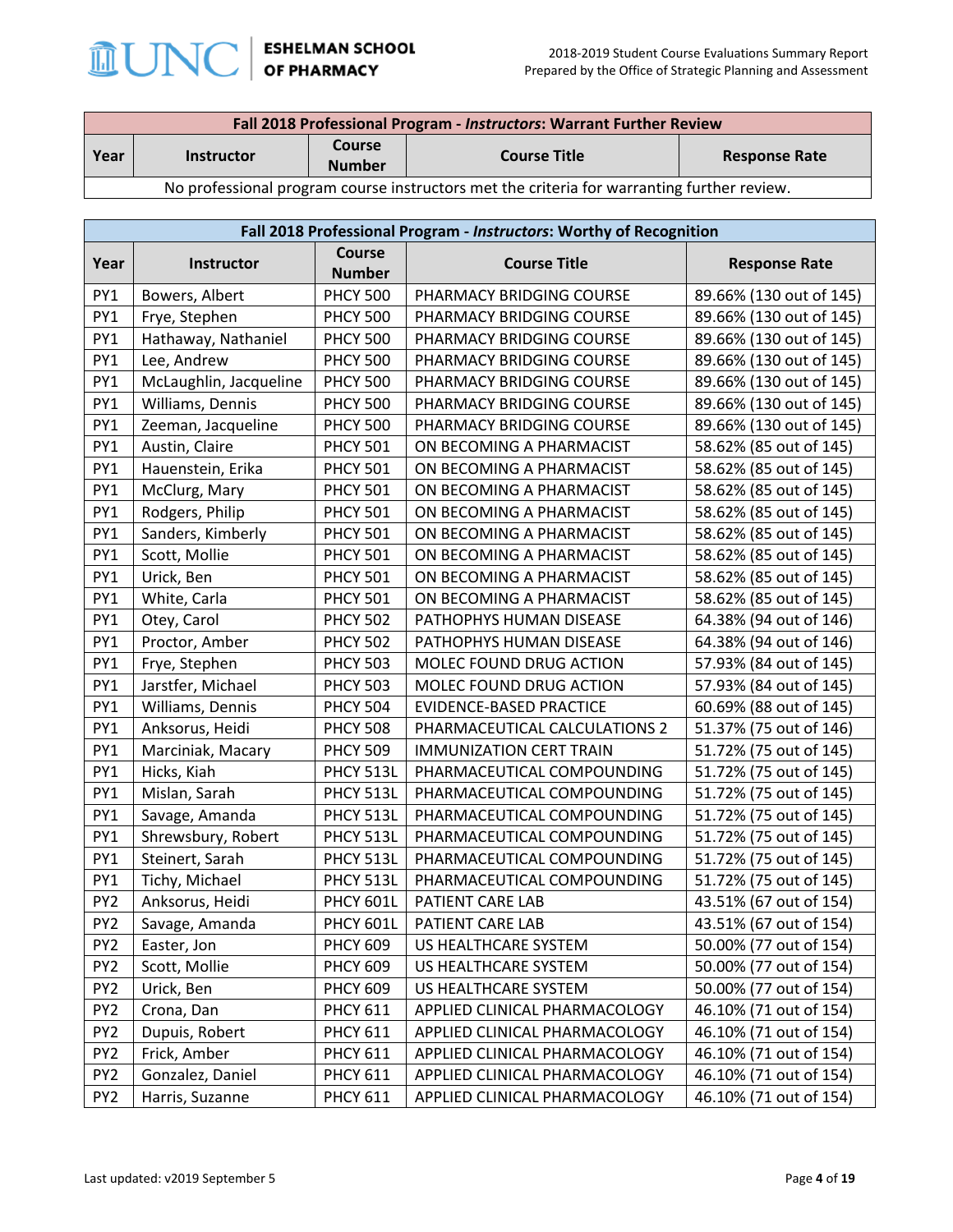

|                 | Fall 2018 Professional Program - Instructors: Worthy of Recognition |                                |                                |                        |  |  |
|-----------------|---------------------------------------------------------------------|--------------------------------|--------------------------------|------------------------|--|--|
| Year            | <b>Instructor</b>                                                   | <b>Course</b><br><b>Number</b> | <b>Course Title</b>            | <b>Response Rate</b>   |  |  |
| PY <sub>2</sub> | Rodgers, Jo Ellen                                                   | <b>PHCY 611</b>                | APPLIED CLINICAL PHARMACOLOGY  | 46.10% (71 out of 154) |  |  |
| PY <sub>2</sub> | Scott, Mollie                                                       | <b>PHCY 611</b>                | APPLIED CLINICAL PHARMACOLOGY  | 46.10% (71 out of 154) |  |  |
| PY <sub>2</sub> | Williams, Dennis                                                    | <b>PHCY 611</b>                | APPLIED CLINICAL PHARMACOLOGY  | 46.10% (71 out of 154) |  |  |
| PY <sub>2</sub> | Scott, Mollie                                                       | <b>PHCY 617</b>                | PATIENT CARE EXPERIENCE        | 42.21% (65 out of 154) |  |  |
| PY <sub>2</sub> | Sleath, Betsy                                                       | <b>PHCY 617</b>                | <b>PATIENT CARE EXPERIENCE</b> | 42.21% (65 out of 154) |  |  |
| PY <sub>2</sub> | White, Carla                                                        | <b>PHCY 617</b>                | <b>PATIENT CARE EXPERIENCE</b> | 42.21% (65 out of 154) |  |  |
| PY <sub>2</sub> | Dupuis, Robert                                                      | <b>PHCY 630</b>                | FOUND OF PHARMACOTHERAPY       | 48.05% (74 out of 154) |  |  |
| PY <sub>2</sub> | Harris, Suzanne                                                     | <b>PHCY 630</b>                | FOUND OF PHARMACOTHERAPY       | 48.05% (74 out of 154) |  |  |
| PY <sub>2</sub> | Marx, Ashley                                                        | <b>PHCY 630</b>                | FOUND OF PHARMACOTHERAPY       | 48.05% (74 out of 154) |  |  |
| PY <sub>2</sub> | Murray, Taryn                                                       | <b>PHCY 630</b>                | FOUND OF PHARMACOTHERAPY       | 48.05% (74 out of 154) |  |  |
| PY <sub>2</sub> | Rodgers, Jo Ellen                                                   | <b>PHCY 630</b>                | FOUND OF PHARMACOTHERAPY       | 48.05% (74 out of 154) |  |  |
| PY <sub>2</sub> | Scott, Mollie                                                       | <b>PHCY 630</b>                | FOUND OF PHARMACOTHERAPY       | 48.05% (74 out of 154) |  |  |
| PY <sub>2</sub> | Williams, Dennis                                                    | <b>PHCY 630</b>                | FOUND OF PHARMACOTHERAPY       | 48.05% (74 out of 154) |  |  |
| PY3             | Harris, Suzanne                                                     | <b>PHCY 732</b>                | INTEGRATIVE PHARMACOTHERAPY II | 56.16% (41 out of 73)  |  |  |
| PY3             | Marx, Ashley                                                        | <b>PHCY 732</b>                | INTEGRATIVE PHARMACOTHERAPY II | 47.89% (68 out of 142) |  |  |
| PY3             | Rodgers, Jo Ellen                                                   | <b>PHCY 732</b>                | INTEGRATIVE PHARMACOTHERAPY II | 47.89% (68 out of 142) |  |  |
| PY3             | Williams, Dennis                                                    | <b>PHCY 732</b>                | INTEGRATIVE PHARMACOTHERAPY II | 47.89% (68 out of 142) |  |  |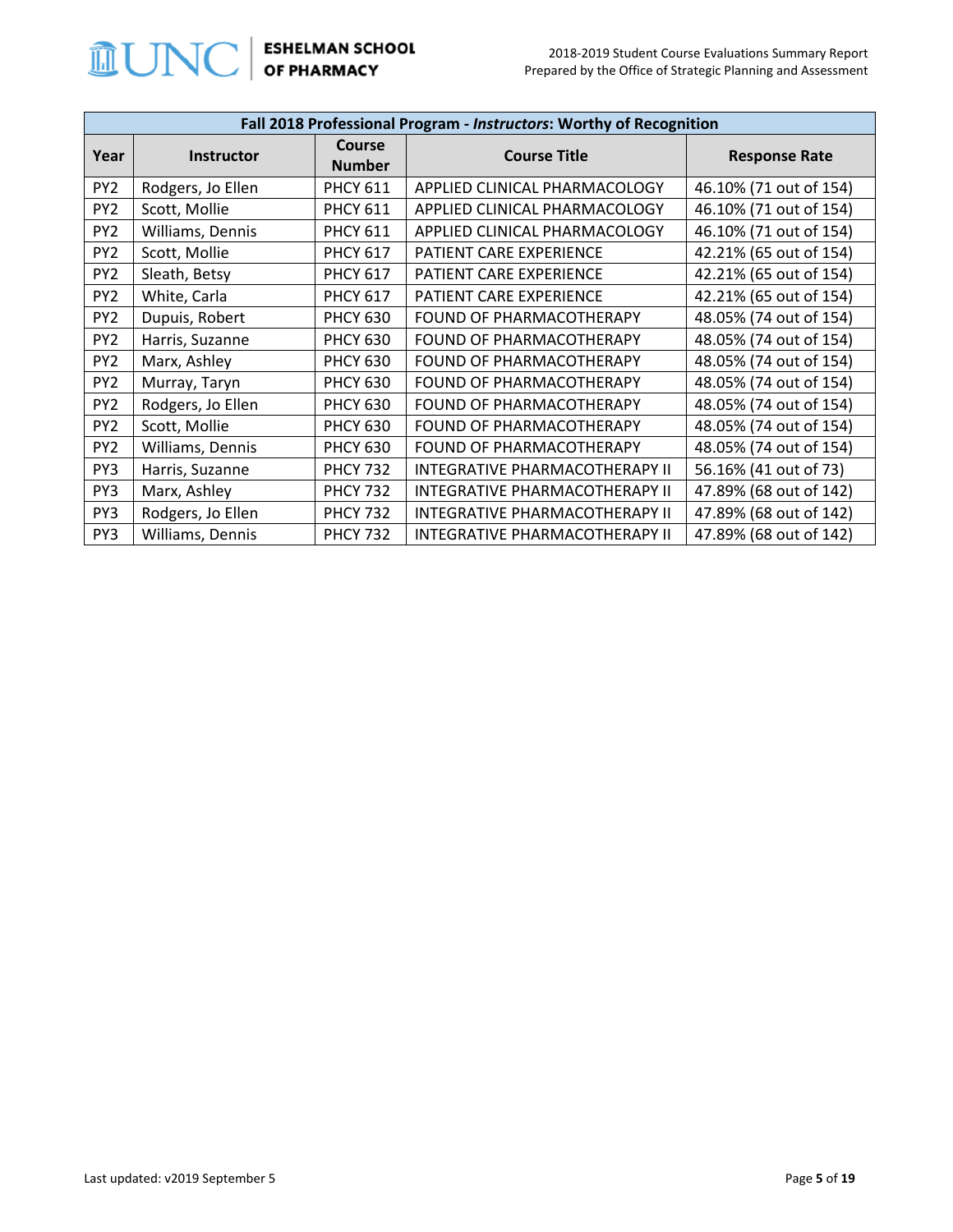

### **GRADUATE PROGRAM**

| <b>Fall 2018 Graduate Program: Courses</b>                                                          |  |       |  |        |
|-----------------------------------------------------------------------------------------------------|--|-------|--|--------|
| <b>Courses</b><br><b>Worthy of Recognition</b><br><b>Warrant Further Review</b><br><b>Evaluated</b> |  |       |  |        |
|                                                                                                     |  |       |  |        |
|                                                                                                     |  | 8.33% |  | 25.00% |

| Fall 2018 Graduate Program - Courses: Warrant Further Review |                             |                                |                      |  |
|--------------------------------------------------------------|-----------------------------|--------------------------------|----------------------|--|
| <b>Course</b><br><b>Number</b>                               | <b>Course Title</b>         | <b>Course Director</b>         | <b>Response Rate</b> |  |
| Removed for<br>confidentiality                               | Removed for confidentiality | Removed for<br>confidentiality | 80.00% (4 out of 5)  |  |

| Fall 2018 Graduate Program - Courses: Worthy of Recognition |                                                                       |                     |                       |  |  |
|-------------------------------------------------------------|-----------------------------------------------------------------------|---------------------|-----------------------|--|--|
| Course<br><b>Number</b>                                     | <b>Course Title</b><br><b>Course Director</b><br><b>Response Rate</b> |                     |                       |  |  |
| <b>CBMC 807</b>                                             | ORGANIC AND MEDC CHEM                                                 | Jeffrey Aube        | 100.00% (8 out of 8)  |  |  |
| <b>DPET 833</b>                                             | EXP DESIGN CLINICAL RES                                               | Craig Lee           | 83.33% (10 out of 12) |  |  |
| <b>DPOP 872</b>                                             | PROPOSAL WRITING DPOP                                                 | <b>Betsy Sleath</b> | 100.00% (6 out of 6)  |  |  |

| Fall 2018 Graduate Program: Instructors                 |                                                                                    |               |  |        |
|---------------------------------------------------------|------------------------------------------------------------------------------------|---------------|--|--------|
| <i><b>Instructors</b></i><br>Evaluated <sup>10,11</sup> | <b>Warrant Further Review</b> <sup>12</sup><br>Worthy of Recognition <sup>13</sup> |               |  |        |
|                                                         |                                                                                    | %             |  | %      |
|                                                         |                                                                                    | <u>0.00% </u> |  | 55.81% |

<sup>10</sup> Course Directors identify instructors to be evaluated by students; there are no requirements on number of contact hours taught in order to be evaluated. Therefore, some instructors may have taught only one class session; whereas, other instructors may have taught numerous times in one or more courses.

<sup>11</sup> If an instructor was evaluated in more than one course, in a given Program or Course Type, s/he is only counted once.

<sup>12</sup> If an instructor met "warrants further review" criteria more than once, in a given Program or Course Type, s/he is only

counted once.<br><sup>13</sup> If an instructor met "worthy of recognition" criteria more than once, in a given Program or Course Type, s/he is only counted once.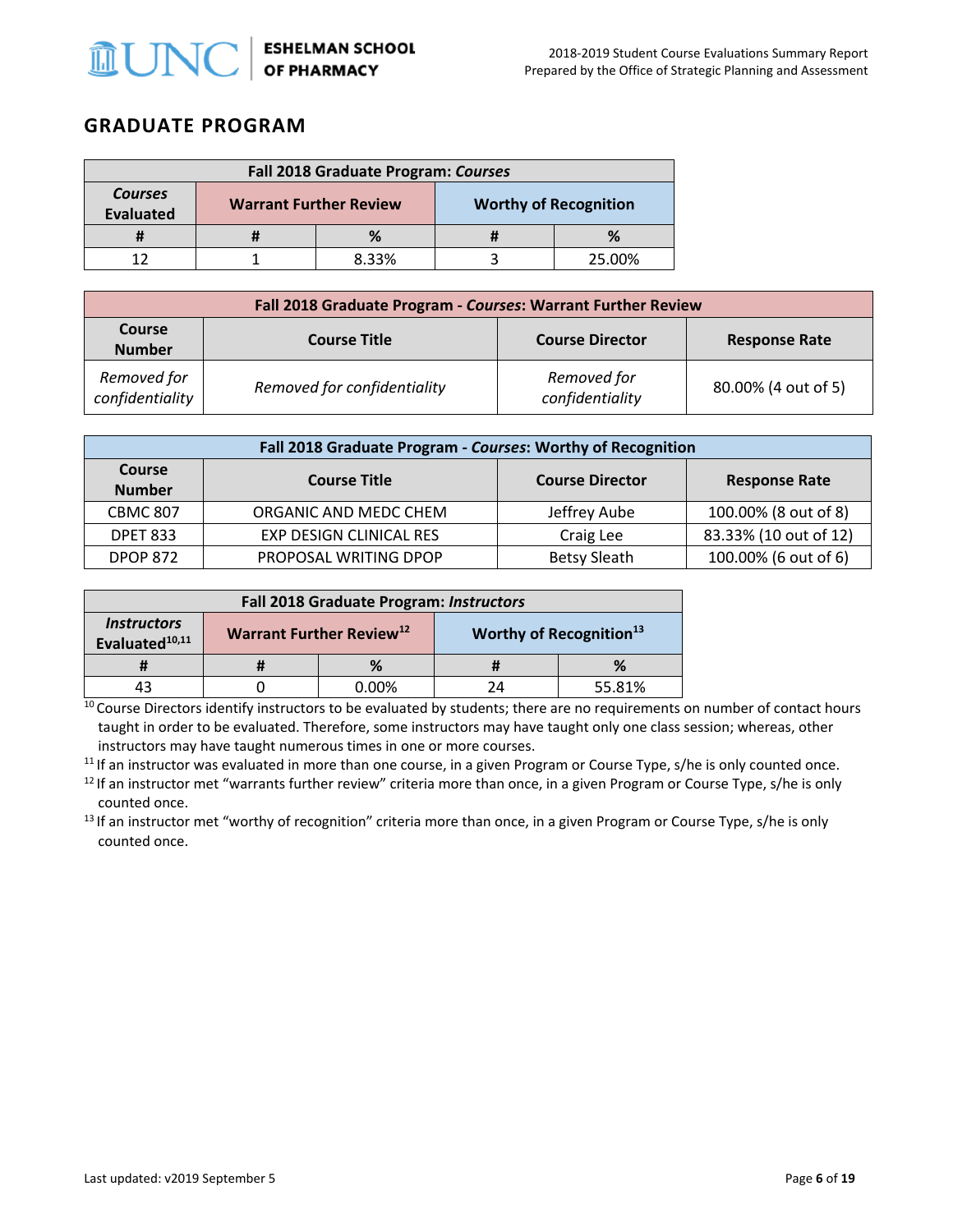

| Fall 2018 Graduate Program - Instructors: Warrant Further Review |        |                     |  |
|------------------------------------------------------------------|--------|---------------------|--|
|                                                                  | Course | <b>Course Title</b> |  |
| <b>Response Rate</b><br><b>Instructor</b><br><b>Number</b>       |        |                     |  |
|                                                                  |        |                     |  |

No graduate program course instructors met the criteria for warranting further review.

| Fall 2018 Graduate Program - Instructors: Worthy of Recognition |                                |                                             |                       |
|-----------------------------------------------------------------|--------------------------------|---------------------------------------------|-----------------------|
| Instructor                                                      | <b>Course</b><br><b>Number</b> | <b>Course Title</b><br><b>Response Rate</b> |                       |
| Muratov, Eugene                                                 | <b>CBMC 805</b>                | MOLECULAR MODELING                          | 85.71% (6 out of 7)   |
| Tropsha, Alexander                                              | <b>CBMC 805</b>                | MOLECULAR MODELING                          | 85.71% (6 out of 7)   |
| Aube, Jeffrey                                                   | <b>CBMC 807</b>                | ORGANIC AND MEDC CHEM                       | 100.00% (8 out of 8)  |
| Bowers, Albert                                                  | <b>CBMC 807</b>                | ORGANIC AND MEDC CHEM                       | 100.00% (8 out of 8)  |
| Zhang, Qisheng                                                  | <b>CBMC 807</b>                | ORGANIC AND MEDC CHEM                       | 100.00% (8 out of 8)  |
| Dong, Olivia                                                    | <b>DPET 833</b>                | <b>EXP DESIGN CLINICAL RES</b>              | 83.33% (10 out of 12) |
| Gerhart, Jackie                                                 | <b>DPET 833</b>                | <b>EXP DESIGN CLINICAL RES</b>              | 83.33% (10 out of 12) |
| Gonzalez, Daniel                                                | <b>DPET 833</b>                | <b>EXP DESIGN CLINICAL RES</b>              | 83.33% (10 out of 12) |
| Lee, Craig                                                      | <b>DPET 833</b>                | <b>EXP DESIGN CLINICAL RES</b>              | 83.33% (10 out of 12) |
| Frick, Amber                                                    | <b>DPET 873</b>                | THERAPEUTICS THROUGH GENOMICS               | 90.00% (9 out of 10)  |
| Innocenti, Federico                                             | <b>DPET 873</b>                | THERAPEUTICS THROUGH GENOMICS               | 90.00% (9 out of 10)  |
| Wiltshire, Timothy                                              | <b>DPET 873</b>                | THERAPEUTICS THROUGH GENOMICS               | 90.00% (9 out of 10)  |
| Carpenter, Delesha                                              | <b>DPOP 872</b>                | PROPOSAL WRITING DPOP                       | 100.00% (6 out of 6)  |
| Kashuba, Angela                                                 | <b>DPOP 872</b>                | PROPOSAL WRITING DPOP                       | 100.00% (6 out of 6)  |
| Lee, Craig                                                      | <b>DPOP 872</b>                | PROPOSAL WRITING DPOP                       | 100.00% (6 out of 6)  |
| Sleath, Betsy                                                   | <b>DPOP 872</b>                | PROPOSAL WRITING DPOP                       | 100.00% (6 out of 6)  |
| Thomas, Kathleen                                                | <b>DPOP 872</b>                | PROPOSAL WRITING DPOP                       | 100.00% (6 out of 6)  |
| Ainslie, Kristy                                                 | <b>MOPH 864</b>                | ADVAN DRUG DEL                              | 85.71% (6 out of 7)   |
| Anselmo, Aaron                                                  | <b>MOPH 864</b>                | ADVAN DRUG DEL                              | 85.71% (6 out of 7)   |
| Han, Zongchao                                                   | <b>MOPH 864</b>                | <b>ADVAN DRUG DEL</b>                       | 85.71% (6 out of 7)   |
| Hingtgen, Shawn                                                 | <b>MOPH 864</b>                | ADVAN DRUG DEL                              | 85.71% (6 out of 7)   |
| Huang, Leaf                                                     | <b>MOPH 864</b>                | ADVAN DRUG DEL                              | 85.71% (6 out of 7)   |
| Liu, Rihe                                                       | <b>MOPH 864</b>                | ADVAN DRUG DEL                              | 85.71% (6 out of 7)   |
| Schoenfisch, Mark                                               | <b>MOPH 864</b>                | ADVAN DRUG DEL                              | 85.71% (6 out of 7)   |
| Jarstfer, Michael                                               | <b>PHRS 801</b>                | <b>CROSS-DISCIPLINARY TRAINING</b>          | 86.67% (13 out of 15) |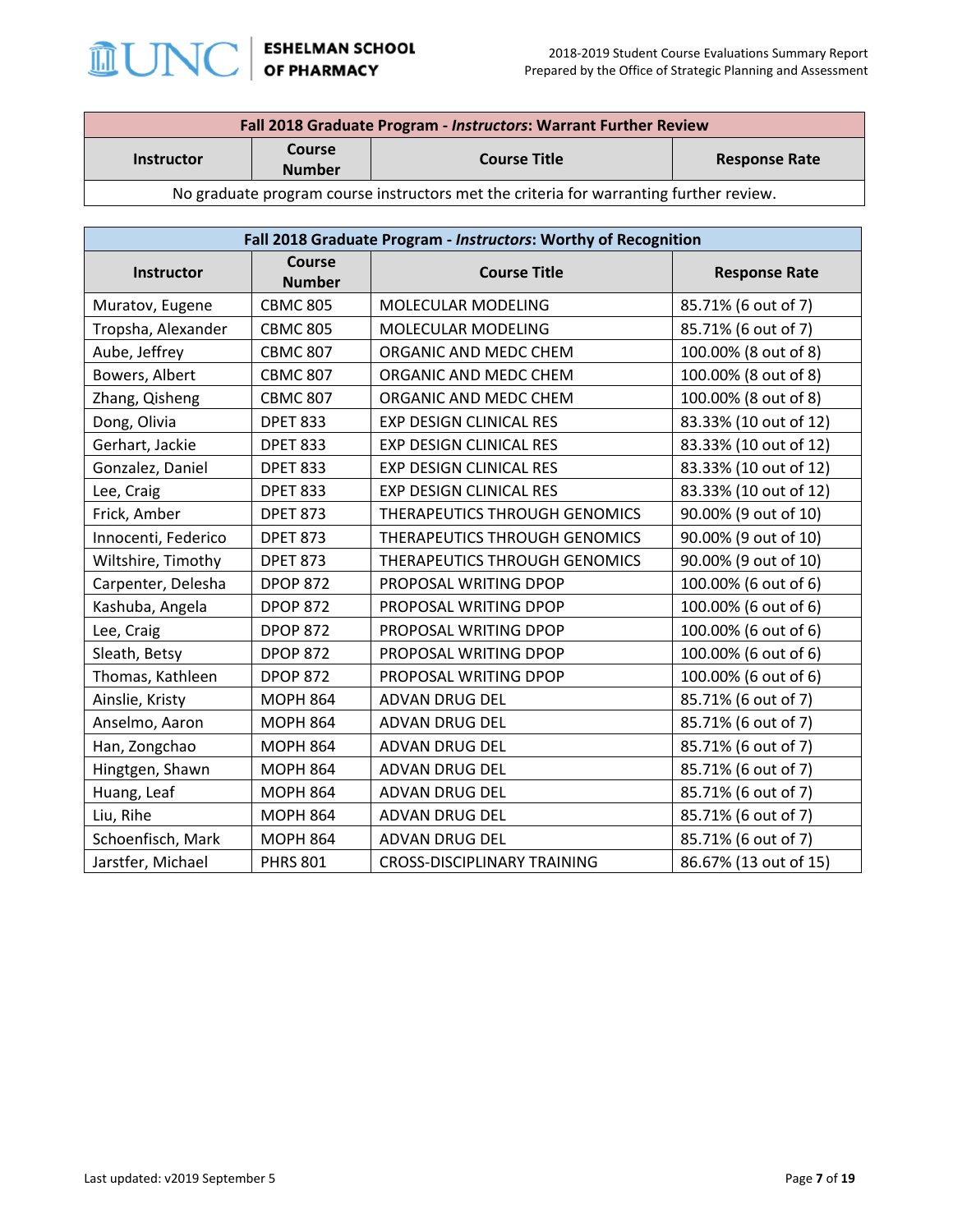

## **ELECTIVE COURSES**

| <b>Fall 2018 Elective Courses</b>         |  |                               |  |                              |
|-------------------------------------------|--|-------------------------------|--|------------------------------|
| <b>Courses</b><br>Evaluated <sup>14</sup> |  | <b>Warrant Further Review</b> |  | <b>Worthy of Recognition</b> |
|                                           |  | %                             |  | %                            |
|                                           |  | 14.29%                        |  | 28.57%                       |

 $14$  Elective Courses can be Professional and/or Graduate.

| <b>Fall 2018 Elective Courses: Warrant Further Review</b> |                             |                             |                       |  |
|-----------------------------------------------------------|-----------------------------|-----------------------------|-----------------------|--|
| <b>Course</b><br><b>Number</b>                            | <b>Course Title</b>         | <b>Course Director</b>      | <b>Response Rate</b>  |  |
| Removed for<br>confidentiality                            | Removed for confidentiality | Removed for confidentiality | 36.84% (14 out of 38) |  |

| Fall 2018 Elective Courses: Worthy of Recognition |                                                                       |                  |                        |  |  |
|---------------------------------------------------|-----------------------------------------------------------------------|------------------|------------------------|--|--|
| <b>Course</b><br><b>Number</b>                    | <b>Course Title</b><br><b>Course Director</b><br><b>Response Rate</b> |                  |                        |  |  |
| <b>PHCY 811</b>                                   | <b>INFECTIOUS DISEASES</b>                                            | Ashley Marx      | 47.52% (48 out of 101) |  |  |
| <b>PHCY 836</b>                                   | SUBSTANCE USE DISORDERS                                               | Courtenay Wilson | 76.92% (20 out of 26)  |  |  |

| <b>Fall 2018 Elective Instructors</b>                          |                                             |          |    |                                     |
|----------------------------------------------------------------|---------------------------------------------|----------|----|-------------------------------------|
| <i><u><b>Instructors</b></u></i><br>Evaluated <sup>15,16</sup> | <b>Warrant Further Review</b> <sup>17</sup> |          |    | Worthy of Recognition <sup>18</sup> |
|                                                                |                                             | ℅        |    | ℅                                   |
|                                                                |                                             | $0.00\%$ | 20 | 86.96%                              |

<sup>15</sup> Course Directors identify instructors to be evaluated by students; there are no requirements on number of contact hours taught in order to be evaluated. Therefore, some instructors may have taught only one class session; whereas, other instructors may have taught numerous times in one or more courses.

<sup>16</sup> If an instructor was evaluated in more than one course, in a given Program or Course Type, s/he is only counted once.

<sup>17</sup> If an instructor met "warrants further review" criteria more than once, in a given Program or Course Type, s/he is only

counted once.<br><sup>18</sup> If an instructor met "worthy of recognition" criteria more than once, in a given Program or Course Type, s/he is only counted once.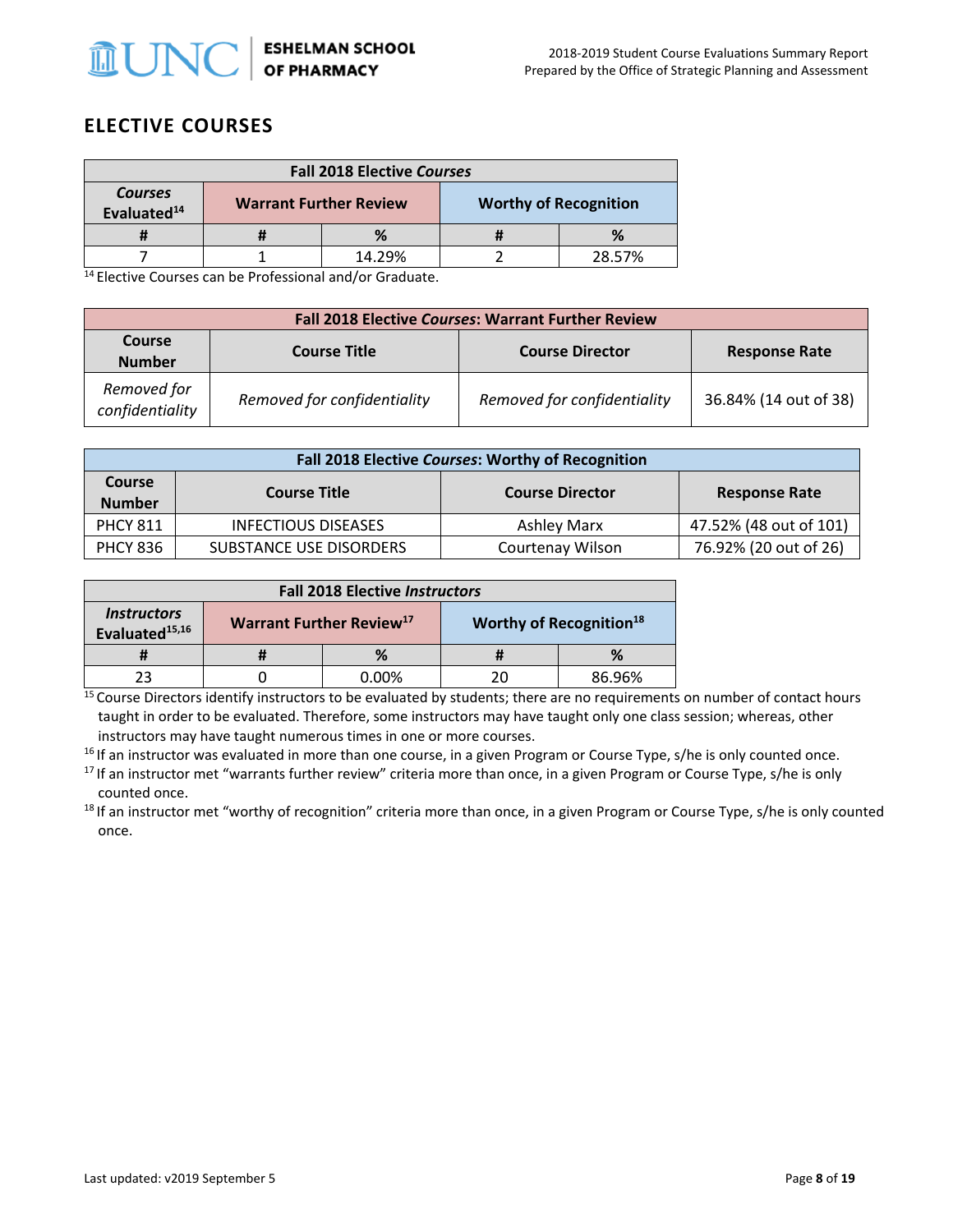

| <b>Fall 2018 Elective Instructors: Warrant Further Review</b>                  |                         |                     |                      |  |
|--------------------------------------------------------------------------------|-------------------------|---------------------|----------------------|--|
| <b>Instructor</b>                                                              | Course<br><b>Number</b> | <b>Course Title</b> | <b>Response Rate</b> |  |
| No elective course instructors met the criteria for warranting further review. |                         |                     |                      |  |

| Fall 2018 Elective Instructors: Worthy of Recognition |                         |                                |                        |
|-------------------------------------------------------|-------------------------|--------------------------------|------------------------|
| Instructor                                            | Course<br><b>Number</b> | <b>Course Title</b>            | <b>Response Rate</b>   |
| Dumond, Julie                                         | <b>PHCY 725</b>         | RESEARCH & SCHOLAR IN PHARM II | 44.00% (11 out of 25)  |
| Ozawa, Sachiko                                        | <b>PHCY 725</b>         | RESEARCH & SCHOLAR IN PHARM II | 44.00% (11 out of 25)  |
| Smith, Eric                                           | <b>PHCY 802</b>         | <b>RADIOPHARMACY 2</b>         | 66.67% (2 out of 3)    |
| Devanathan, Aaron                                     | <b>PHCY 811</b>         | <b>INFECTIOUS DISEASES</b>     | 47.52% (48 out of 101) |
| Marx, Ashley                                          | <b>PHCY 811</b>         | <b>INFECTIOUS DISEASES</b>     | 47.52% (48 out of 101) |
| Beck, Shawna                                          | <b>PHCY 812</b>         | PEDIATRIC PHARMACOTHERAPY      | 43.33% (13 out of 30)  |
| Echols, Carmen                                        | <b>PHCY 812</b>         | PEDIATRIC PHARMACOTHERAPY      | 43.86% (25 out of 57)  |
| Liao, TingTing                                        | <b>PHCY 812</b>         | PEDIATRIC PHARMACOTHERAPY      | 44.44% (12 out of 27)  |
| Beers, Melissa                                        | <b>PHCY 831</b>         | APPLIED SELF-CARE THERAPEUTICS | 50.00% (9 out of 18)   |
| Cox, Brittany                                         | <b>PHCY 831</b>         | APPLIED SELF-CARE THERAPEUTICS | 50.00% (9 out of 18)   |
| Donahue, Brian                                        | <b>PHCY 831</b>         | APPLIED SELF-CARE THERAPEUTICS | 50.00% (6 out of 12)   |
| Marciniak, Macary                                     | <b>PHCY 831</b>         | APPLIED SELF-CARE THERAPEUTICS | 50.00% (9 out of 18)   |
| Nguyen, Hien                                          | <b>PHCY 831</b>         | APPLIED SELF-CARE THERAPEUTICS | 50.00% (9 out of 18)   |
| Trahms, Kelci                                         | <b>PHCY 831</b>         | APPLIED SELF-CARE THERAPEUTICS | 50.00% (9 out of 18)   |
| Vaughan, Tori                                         | <b>PHCY 831</b>         | APPLIED SELF-CARE THERAPEUTICS | 50.00% (9 out of 18)   |
| Yon, Keith                                            | <b>PHCY 831</b>         | APPLIED SELF-CARE THERAPEUTICS | 50.00% (9 out of 18)   |
| Kennedy, Lindsey                                      | <b>PHCY 836</b>         | SUBSTANCE USE DISORDERS        | 76.92% (20 out of 26)  |
| Shepherd, John                                        | <b>PHCY 836</b>         | SUBSTANCE USE DISORDERS        | 76.92% (20 out of 26)  |
| Wilson, Courtenay                                     | <b>PHCY 836</b>         | SUBSTANCE USE DISORDERS        | 76.92% (20 out of 26)  |
| Frick, Amber                                          | <b>PHCY 837</b>         | PHARMACOGENETICS               | 36.84% (14 out of 38)  |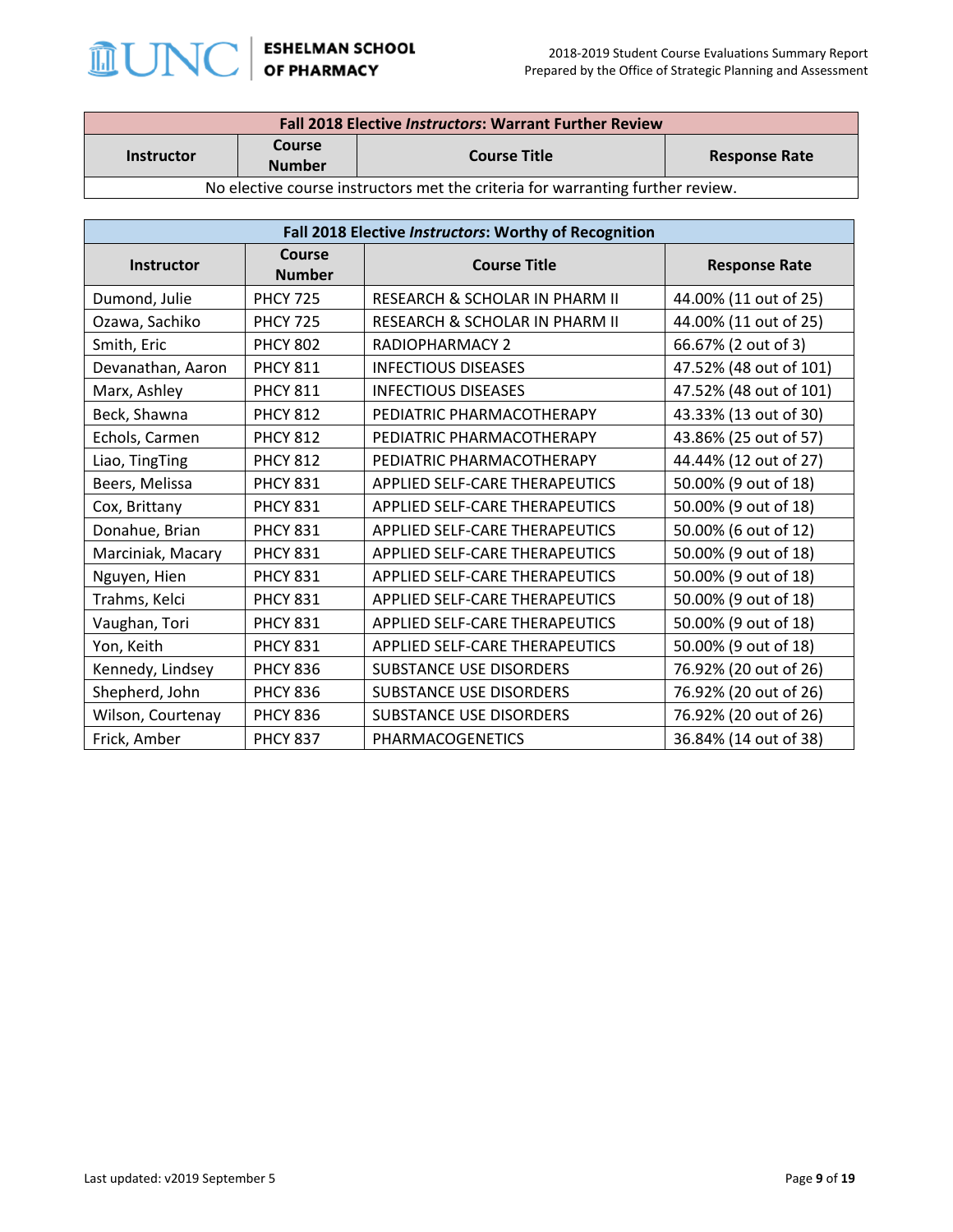

ESHELMAN SCHOOL<br>OF PHARMACY

### **Spring 2019 Student Course Evaluations Summary Report**

The School's *[Policy and Procedures on Student Evaluation of Course and Instructor Effectiveness](http://faopharmacy.unc.edu/files/2015/05/Course-Evaluation-Policy-and-Procedures-5-7-141.pdf)* states that the Office of Strategic Planning and Assessment, using established criteria, will review all student course evaluation results to determine whether any courses or instructors warrant further review or are worthy of recognition *(Appendix A).*

This report presents a summary of the *Spring 2019* student course evaluation results that met the School's established review criteria. The following tables specify the number of courses and instructors evaluated, the number and percentage of courses and instructors *warranting further review*; and the number and percentage of courses and instructors *worthy of recognition*.

It is important to keep in mind that student course evaluations represent *one* component of an overall course and instructor assessment process. The results do not reflect peer evaluation of instructor teaching effectiveness or a comprehensive, systematic review of a course.

| <b>Spring 2019 Overall Response Rates</b> |        |  |  |
|-------------------------------------------|--------|--|--|
| ℅                                         |        |  |  |
| <b>Professional Courses</b>               | 56.14% |  |  |
| <b>Graduate Courses</b><br>75.15%         |        |  |  |
| Elective Courses <sup>1</sup><br>63.81%   |        |  |  |

1 Elective Courses can be Professional and/or Graduate.

| <b>Spring 2019 Courses</b> |                          |                               |       |                              |        |
|----------------------------|--------------------------|-------------------------------|-------|------------------------------|--------|
| <b>COURSES</b>             | <b>Courses Evaluated</b> | <b>Warrant Further Review</b> |       | <b>Worthy of Recognition</b> |        |
|                            | т                        | Ħ                             | %     |                              | %      |
| Professional               | 12                       |                               | 0.00% |                              | 8.33%  |
| <b>Graduate</b>            | 15                       |                               | 6.67% |                              | 13.33% |
| <b>Electives</b>           | 22                       |                               | 0.00% |                              | 59.09% |

| <b>Spring 2019 Instructors</b> |                                      |  |                                           |    |                                          |
|--------------------------------|--------------------------------------|--|-------------------------------------------|----|------------------------------------------|
| <b>INSTRUCTORS</b>             | Instructors Evaluated <sup>2,3</sup> |  | <b>Warrant Further Review<sup>4</sup></b> |    | <b>Worthy of Recognition<sup>5</sup></b> |
|                                | Ħ                                    |  | %                                         | Ħ  | %                                        |
| Professional                   | 50                                   |  | 0.00%                                     | 30 | 60.00%                                   |
| Graduate                       | 37                                   |  | 2.70%                                     | 15 | 40.54%                                   |
| <b>Electives</b>               | 71                                   |  | 0.00%                                     | 48 | 67.61%                                   |

<sup>2</sup> Course Directors identify instructors to be evaluated; there are no requirements on number of contact hours taught in order to be evaluated.

<sup>3</sup> If an instructor was evaluated in more than one course, s/he is only counted once.

<sup>4</sup> If an instructor met "warrants further review" criteria more than once, s/he is only counted once.<br><sup>5</sup> If an instructor met "worthy of recognition" criteria more than once, s/he is only counted once.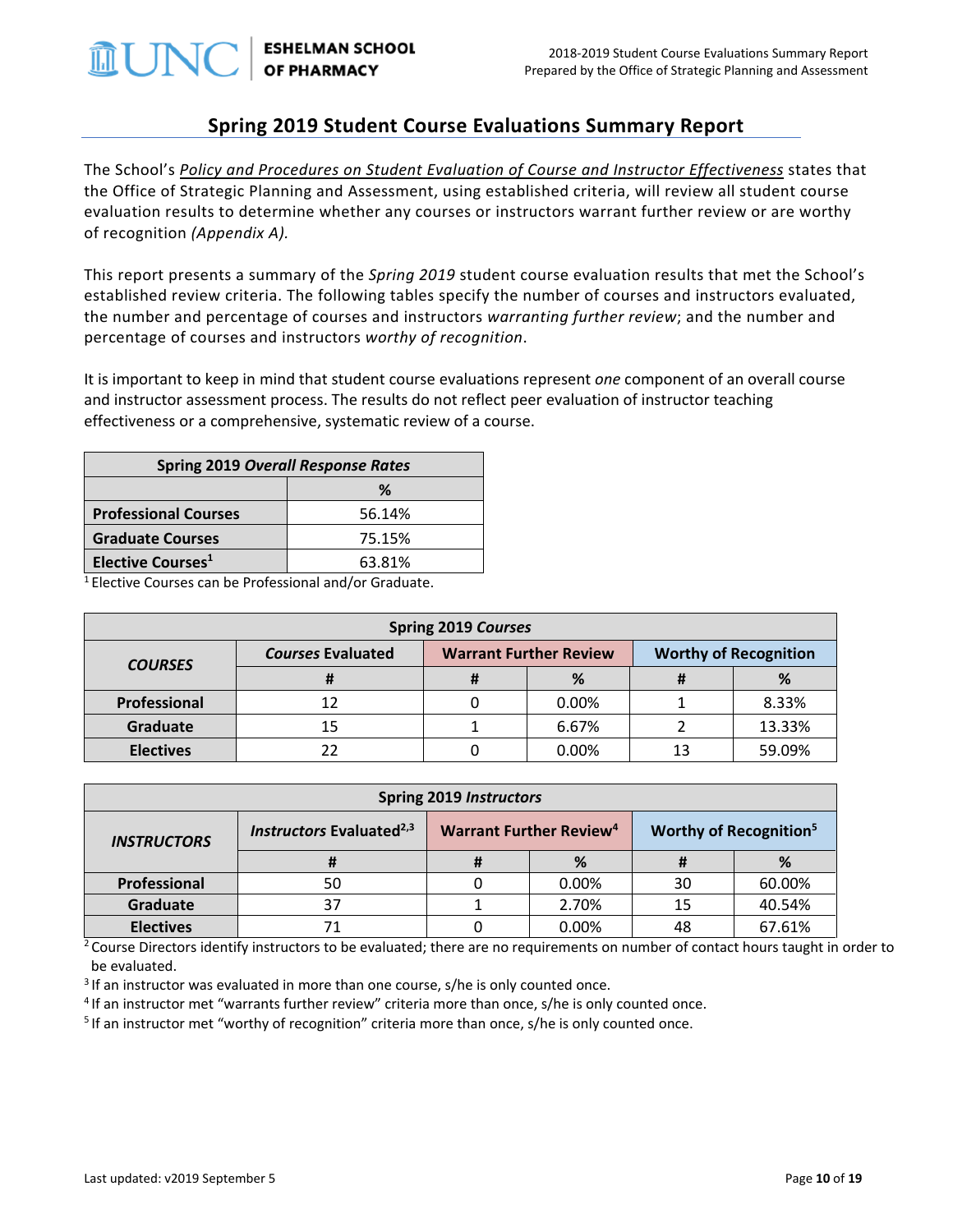

### **PROFESSIONAL PROGRAM**

| <b>Spring 2019 Professional Program: Courses</b> |                               |       |                              |       |  |
|--------------------------------------------------|-------------------------------|-------|------------------------------|-------|--|
| <b>Courses</b><br><b>Evaluated</b>               | <b>Warrant Further Review</b> |       | <b>Worthy of Recognition</b> |       |  |
|                                                  |                               | %     |                              |       |  |
|                                                  |                               | 0.00% |                              | 8.33% |  |

| Spring 2019 Professional Program - Courses: Warrant Further Review              |                                |                     |                        |                      |  |  |
|---------------------------------------------------------------------------------|--------------------------------|---------------------|------------------------|----------------------|--|--|
| Year                                                                            | <b>Course</b><br><b>Number</b> | <b>Course Title</b> | <b>Course Director</b> | <b>Response Rate</b> |  |  |
| No professional program courses met the criteria for warranting further review. |                                |                     |                        |                      |  |  |

| Spring 2019 Professional Program - Courses: Worthy of Recognition |                                |                     |                        |                        |  |  |
|-------------------------------------------------------------------|--------------------------------|---------------------|------------------------|------------------------|--|--|
| Year                                                              | <b>Course</b><br><b>Number</b> | <b>Course Title</b> | <b>Course Director</b> | <b>Response Rate</b>   |  |  |
| PY3                                                               | <b>PHCY 722</b>                | PHARMACY LAW        | Jack Campbell          | 55.32% (78 out of 141) |  |  |

| <b>Spring 2019 Professional Program: Instructors</b>  |                                           |       |                                           |        |
|-------------------------------------------------------|-------------------------------------------|-------|-------------------------------------------|--------|
| <i><b>Instructors</b></i><br>Evaluated <sup>6,7</sup> | <b>Warrant Further Review<sup>8</sup></b> |       | <b>Worthy of Recognition</b> <sup>9</sup> |        |
|                                                       |                                           | $\%$  |                                           | ℅      |
|                                                       |                                           | 0.00% | วด                                        | 60.00% |

 $6$  Course Directors identify instructors to be evaluated by students; there are no requirements on number of contact hours taught in order to be evaluated. Therefore, some instructors may have taught only one class session; whereas, other instructors may have taught numerous times in one or more courses.

<sup>7</sup> If an instructor was evaluated in more than one course, in a given Program or Course Type, s/he is only counted once.<br><sup>8</sup> If an instructor met "warrants further review" criteria more than once, in a given Program or C counted once.<br><sup>9</sup> If an instructor met "worthy of recognition" criteria more than once, in a given Program or Course Type, s/he is only

counted once.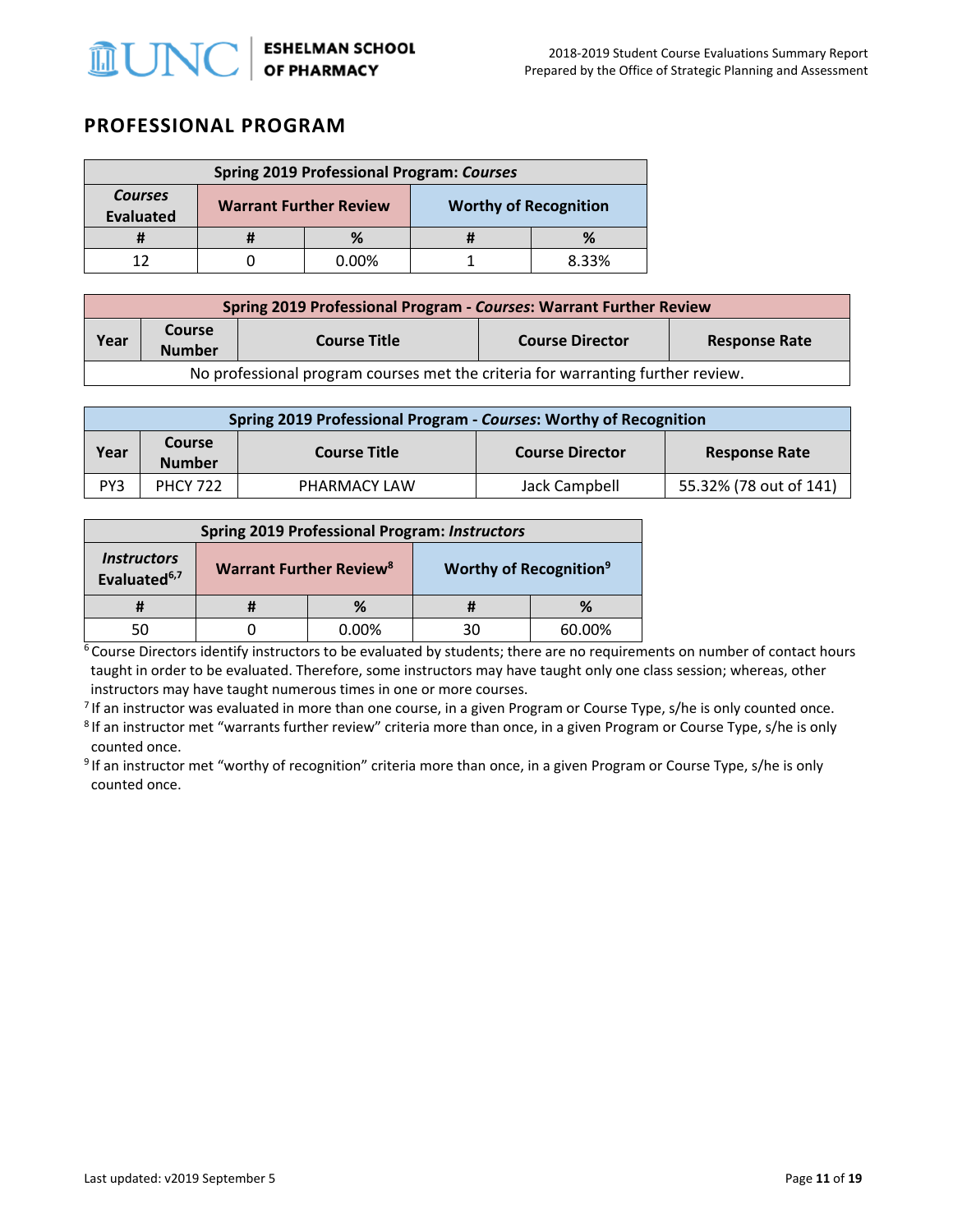

| Spring 2019 Professional Program - Instructors: Warrant Further Review                     |                   |                         |                     |                      |
|--------------------------------------------------------------------------------------------|-------------------|-------------------------|---------------------|----------------------|
| Year                                                                                       | <b>Instructor</b> | Course<br><b>Number</b> | <b>Course Title</b> | <b>Response Rate</b> |
| No professional program course instructors met the criteria for warranting further review. |                   |                         |                     |                      |

|                 | Spring 2019 Professional Program - Instructors: Worthy of Recognition |                 |                                |                        |  |  |
|-----------------|-----------------------------------------------------------------------|-----------------|--------------------------------|------------------------|--|--|
| Year            | Instructor<br><b>Number</b>                                           |                 | <b>Course Title</b>            | <b>Response Rate</b>   |  |  |
| PY1             | Frick, Amber                                                          | <b>PHCY 510</b> | FOUND CLINICAL PHARMACOLOGY    | 57.05% (85 out of 149) |  |  |
| PY1             | Lee, Craig                                                            | <b>PHCY 510</b> | FOUND CLINICAL PHARMACOLOGY    | 57.05% (85 out of 149) |  |  |
| PY1             | Marx, Ashley                                                          | <b>PHCY 510</b> | FOUND CLINICAL PHARMACOLOGY    | 57.05% (85 out of 149) |  |  |
| PY1             | Muluneh, Benyam                                                       | <b>PHCY 510</b> | FOUND CLINICAL PHARMACOLOGY    | 57.05% (85 out of 149) |  |  |
| PY1             | Rodgers, Jo Ellen                                                     | <b>PHCY 510</b> | FOUND CLINICAL PHARMACOLOGY    | 57.05% (85 out of 149) |  |  |
| PY1             | Rodgers, Philip                                                       | <b>PHCY 510</b> | FOUND CLINICAL PHARMACOLOGY    | 57.05% (85 out of 149) |  |  |
| PY1             | Williams, Dennis                                                      | <b>PHCY 510</b> | FOUND CLINICAL PHARMACOLOGY    | 57.05% (85 out of 149) |  |  |
| PY1             | Persky, Adam                                                          | <b>PHCY 511</b> | FOUND PHARMACOKINETICS         | 55.24% (79 out of 143) |  |  |
| PY1             | Greene, Jessica                                                       | <b>PHCY 512</b> | PHARMACEUTICS DRUG DELIVERY    | 62.24% (89 out of 143) |  |  |
| PY1             | Hingtgen, Shawn                                                       | <b>PHCY 512</b> | PHARMACEUTICS DRUG DELIVERY    | 62.24% (89 out of 143) |  |  |
| PY1             | Jay, Michael                                                          | <b>PHCY 512</b> | PHARMACEUTICS DRUG DELIVERY    | 62.24% (89 out of 143) |  |  |
| PY1             | Donahue, Brian                                                        | <b>PHCY 519</b> | SELF-CARE & NON-PRESCRIPT MEDS | 58.74% (84 out of 143) |  |  |
| PY1             | Gatton, Ouita                                                         | <b>PHCY 519</b> | SELF-CARE & NON-PRESCRIPT MEDS | 58.74% (84 out of 143) |  |  |
| PY1             | Deyo, Zack                                                            | <b>PHCY 529</b> | PHARMACOTHERAPY: FOUNDATIONS   | 58.04% (83 out of 143) |  |  |
| PY1             | Rodgers, Jo Ellen                                                     | <b>PHCY 529</b> | PHARMACOTHERAPY: FOUNDATIONS   | 58.04% (83 out of 143) |  |  |
| PY1             | Williams, Dennis                                                      | <b>PHCY 529</b> | PHARMACOTHERAPY: FOUNDATIONS   | 58.04% (83 out of 143) |  |  |
| PY <sub>2</sub> | Anksorus, Heidi                                                       | <b>PHCY 631</b> | INTEGRATIVE PHARMACOTHERAPY I  | 53.90% (83 out of 154) |  |  |
| PY <sub>2</sub> | Fuller, Kathryn                                                       | <b>PHCY 631</b> | INTEGRATIVE PHARMACOTHERAPY I  | 53.90% (83 out of 154) |  |  |
| PY <sub>2</sub> | Marx, Ashley                                                          | <b>PHCY 631</b> | INTEGRATIVE PHARMACOTHERAPY I  | 53.90% (83 out of 154) |  |  |
| PY <sub>2</sub> | Steeb, David                                                          | <b>PHCY 631</b> | INTEGRATIVE PHARMACOTHERAPY I  | 53.90% (83 out of 154) |  |  |
| PY <sub>2</sub> | Williams, Dennis                                                      | <b>PHCY 631</b> | INTEGRATIVE PHARMACOTHERAPY I  | 53.90% (83 out of 154) |  |  |
| PY <sub>2</sub> | Dyett, Alyssia                                                        | <b>PHCY 636</b> | LEADERSHIP AND PROF DEV I      | 51.95% (80 out of 154) |  |  |
| PY <sub>2</sub> | Kiser, Stephanie                                                      | <b>PHCY 636</b> | LEADERSHIP AND PROF DEV I      | 51.95% (80 out of 154) |  |  |
| PY <sub>2</sub> | Marciniak, Macary                                                     | <b>PHCY 636</b> | LEADERSHIP AND PROF DEV I      | 51.95% (80 out of 154) |  |  |
| PY <sub>2</sub> | Williams, Charlene                                                    | <b>PHCY 636</b> | LEADERSHIP AND PROF DEV I      | 51.95% (80 out of 154) |  |  |
| PY3             | Kiser, Stephanie                                                      | <b>PHCY 718</b> | PATIENT CARE EXPERIENCE II     | 52.48% (74 out of 141) |  |  |
| PY3             | Koval, Pete                                                           | <b>PHCY 718</b> | PATIENT CARE EXPERIENCE II     | 52.48% (74 out of 141) |  |  |
| PY3             | Rodgers, Philip                                                       | <b>PHCY 718</b> | PATIENT CARE EXPERIENCE II     | 52.48% (74 out of 141) |  |  |
| PY3             | Sleath, Betsy                                                         | <b>PHCY 718</b> | PATIENT CARE EXPERIENCE II     | 52.48% (74 out of 141) |  |  |
| PY3             | Campbell, Jack                                                        | <b>PHCY 722</b> | PHARMACY LAW                   | 55.32% (78 out of 141) |  |  |
| PY3             | Harris, Suzanne                                                       | <b>PHCY 733</b> | INT PHARMACOTHERAPY III        | 65.96% (93 out of 141) |  |  |
| PY3             | Marx, Ashley                                                          | <b>PHCY 733</b> | INT PHARMACOTHERAPY III        | 65.96% (93 out of 141) |  |  |
| PY3             | Morbitzer, Kathryn                                                    | <b>PHCY 733</b> | INT PHARMACOTHERAPY III        | 65.96% (93 out of 141) |  |  |
| PY3             | Phan, Thuyvan                                                         | <b>PHCY 733</b> | INT PHARMACOTHERAPY III        | 65.96% (93 out of 141) |  |  |
| PY3             | Proctor, Amber                                                        | <b>PHCY 733</b> | INT PHARMACOTHERAPY III        | 65.96% (93 out of 141) |  |  |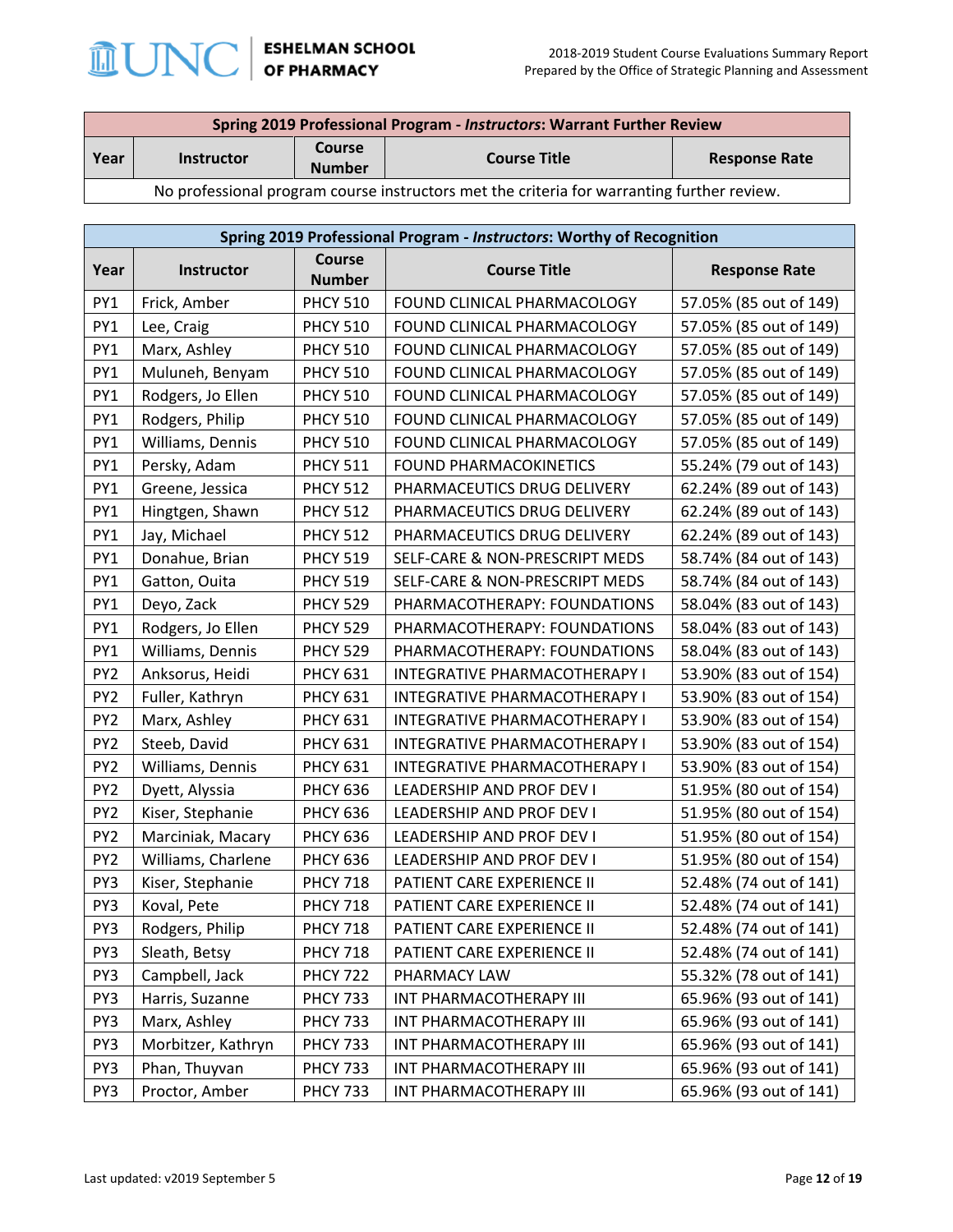

|      | Spring 2019 Professional Program - Instructors: Worthy of Recognition |                         |                         |                        |  |  |
|------|-----------------------------------------------------------------------|-------------------------|-------------------------|------------------------|--|--|
| Year | <b>Instructor</b>                                                     | Course<br><b>Number</b> | <b>Course Title</b>     | <b>Response Rate</b>   |  |  |
| PY3  | Rohde, Kalynn                                                         | <b>PHCY 733</b>         | INT PHARMACOTHERAPY III | 65.96% (93 out of 141) |  |  |
| PY3  | Scott, Mollie                                                         | <b>PHCY 733</b>         | INT PHARMACOTHERAPY III | 65.96% (93 out of 141) |  |  |
| PY3  | Williams, Dennis                                                      | <b>PHCY 733</b>         | INT PHARMACOTHERAPY III | 65.96% (93 out of 141) |  |  |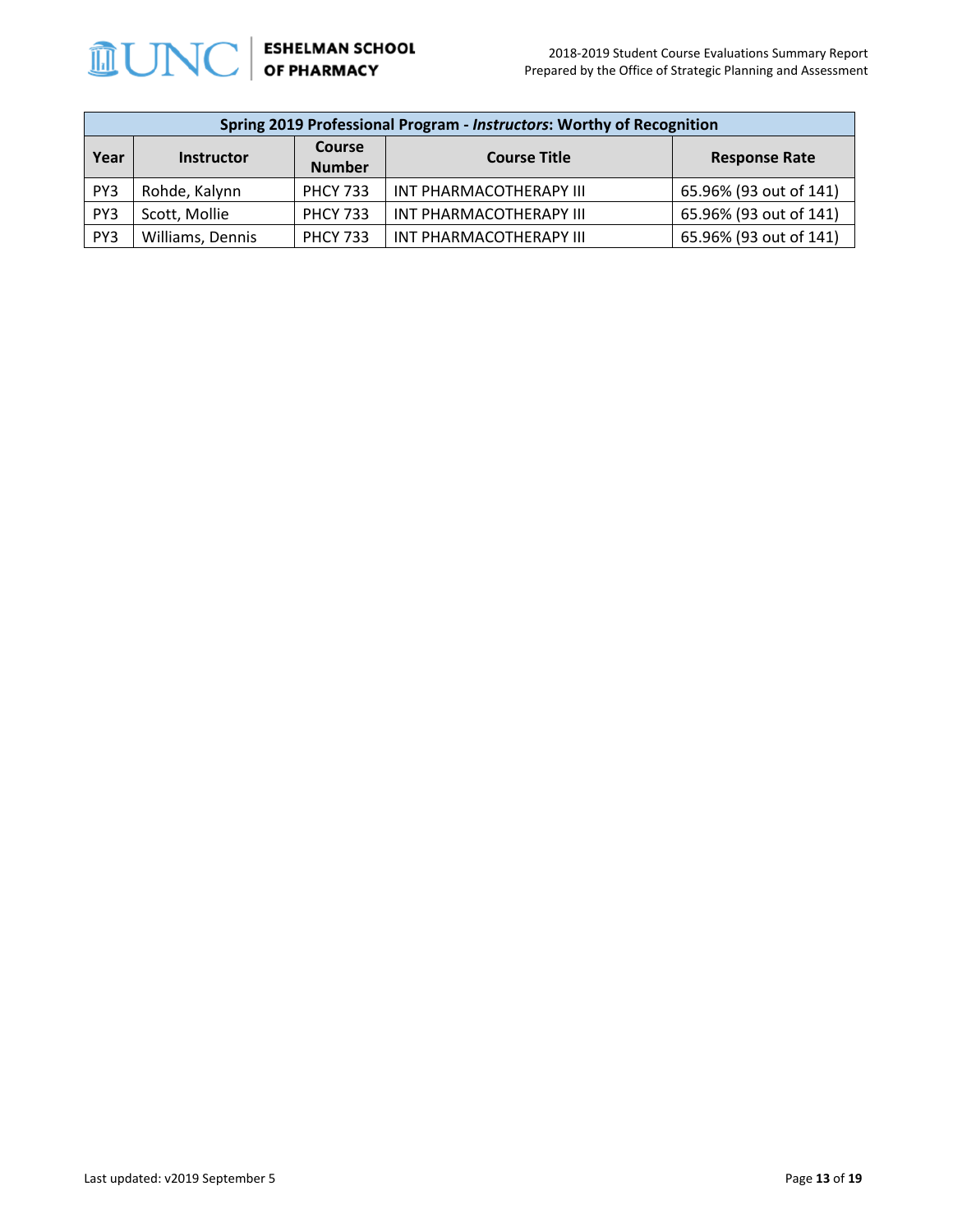

### **GRADUATE PROGRAM**

| <b>Spring 2019 Graduate Program: Courses</b> |  |                               |  |                              |
|----------------------------------------------|--|-------------------------------|--|------------------------------|
| <b>Courses</b><br><b>Evaluated</b>           |  | <b>Warrant Further Review</b> |  | <b>Worthy of Recognition</b> |
|                                              |  | %                             |  |                              |
| 15                                           |  | 6.67%                         |  | 13.33%                       |

| Spring 2019 Graduate Program - Courses: Warrant Further Review |                             |                                |                      |  |
|----------------------------------------------------------------|-----------------------------|--------------------------------|----------------------|--|
| <b>Course</b><br><b>Number</b>                                 | <b>Course Title</b>         | <b>Course Director</b>         | <b>Response Rate</b> |  |
| Removed for<br>confidentiality                                 | Removed for confidentiality | Removed for<br>confidentiality | 100.00% (4 out of 4) |  |

| Spring 2019 Graduate Program - Courses: Worthy of Recognition |                                |                           |                      |  |  |  |
|---------------------------------------------------------------|--------------------------------|---------------------------|----------------------|--|--|--|
| Course<br><b>Number</b>                                       | <b>Course Title</b>            | <b>Course Director</b>    | <b>Response Rate</b> |  |  |  |
| CBMC 804B                                                     | FOUND CHEM BIO JOURNAL CLUB    | Rihe Liu / Robert McGinty | 100.00% (5 out of 5) |  |  |  |
| <b>PACE 820</b>                                               | <b>H-S PHARMACY LEADERSHIP</b> | Robert Granko / Wendy Cox | 88.89% (8 out of 9)  |  |  |  |

| <b>Spring 2019 Graduate Program: Instructors</b>        |                                                                             |       |    |        |
|---------------------------------------------------------|-----------------------------------------------------------------------------|-------|----|--------|
| <i><b>Instructors</b></i><br>Evaluated <sup>10,11</sup> | Warrant Further Review <sup>12</sup><br>Worthy of Recognition <sup>13</sup> |       |    |        |
|                                                         |                                                                             | %     |    |        |
|                                                         |                                                                             | 2.70% | 15 | 40.54% |

 $10$  Course Directors identify instructors to be evaluated by students; there are no requirements on number of contact hours taught in order to be evaluated. Therefore, some instructors may have taught only one class session; whereas, other instructors may have taught numerous times in one or more courses.

 $11$  If an instructor was evaluated in more than one course, in a given Program or Course Type, s/he is only counted once.

 $12$  If an instructor met "warrants further review" criteria more than once, in a given Program or Course Type, s/he is only counted once.<br><sup>13</sup> If an instructor met "worthy of recognition" criteria more than once, in a given Program or Course Type, s/he is only

counted once.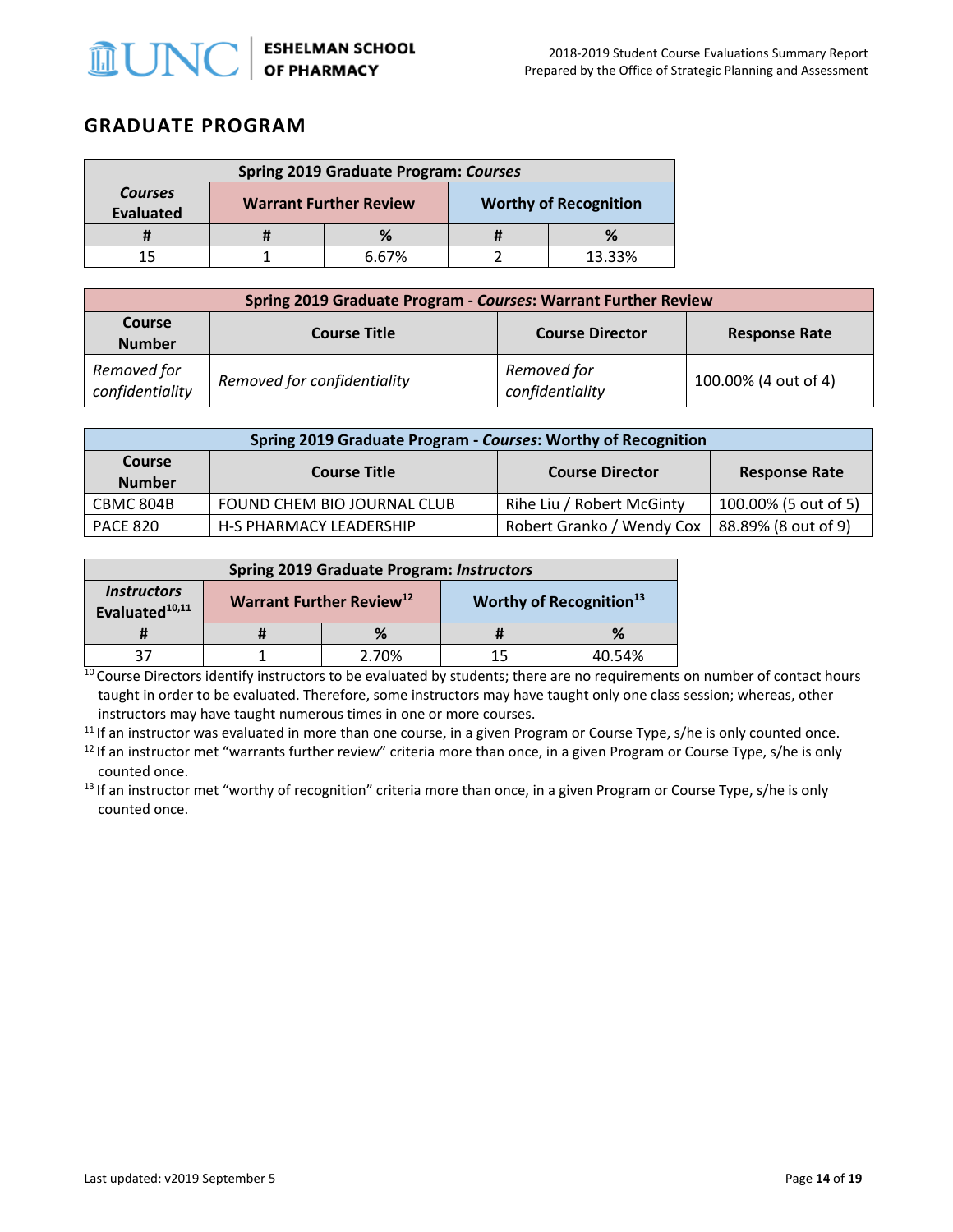

| <b>Spring 2019 Graduate Program - Instructors: Warrant Further Review</b> |                                |                             |                      |  |
|---------------------------------------------------------------------------|--------------------------------|-----------------------------|----------------------|--|
| <b>Instructor</b>                                                         | <b>Course</b>                  | <b>Course Title</b>         | <b>Response Rate</b> |  |
|                                                                           | <b>Number</b>                  |                             |                      |  |
| Removed for<br>confidentiality                                            | Removed for<br>confidentiality | Removed for confidentiality | 100.00% (4 out of 4) |  |

| Spring 2019 Graduate Program - Instructors: Worthy of Recognition |                         |                                |                       |  |
|-------------------------------------------------------------------|-------------------------|--------------------------------|-----------------------|--|
| <b>Instructor</b>                                                 | Course<br><b>Number</b> | <b>Course Title</b>            | <b>Response Rate</b>  |  |
| Liu, Rihe                                                         | CBMC 804A               | BIOCHEM FOUND OF CHEM BIO      | 87.50% (7 out of 8)   |  |
| Liu, Rihe                                                         | <b>CBMC 804B</b>        | FOUND CHEM BIO JOURNAL CLUB    | 100.00% (5 out of 5)  |  |
| McGinty, Robert                                                   | <b>CBMC 804B</b>        | FOUND CHEM BIO JOURNAL CLUB    | 100.00% (5 out of 5)  |  |
| Bush, Montika                                                     | <b>DPOP 870</b>         | PHARMACEUTICAL OUTCOMES        | 100.00% (4 out of 4)  |  |
| Ozawa, Sachiko                                                    | <b>DPOP 870</b>         | PHARMACEUTICAL OUTCOMES        | 100.00% (4 out of 4)  |  |
| Roberts, Megan                                                    | <b>DPOP 870</b>         | PHARMACEUTICAL OUTCOMES        | 100.00% (4 out of 4)  |  |
| Seyerle, Amanda                                                   | <b>DPOP 870</b>         | PHARMACEUTICAL OUTCOMES        | 100.00% (4 out of 4)  |  |
| Tak, Casey                                                        | <b>DPOP 870</b>         | PHARMACEUTICAL OUTCOMES        | 100.00% (4 out of 4)  |  |
| Thorpe, Carolyn                                                   | <b>DPOP 870</b>         | PHARMACEUTICAL OUTCOMES        | 100.00% (4 out of 4)  |  |
| Kabanov, Alexander                                                | <b>MOPH 890</b>         | SPEC TOPS ADV PHARC            | 100.00% (4 out of 4)  |  |
| Granko, Robert                                                    | <b>PACE 820</b>         | <b>H-S PHARMACY LEADERSHIP</b> | 88.89% (8 out of 9)   |  |
| Forshay, Elizabeth                                                | <b>PACE 825</b>         | FOUND PRACT HS PHARMACY        | 88.89% (8 out of 9)   |  |
| Bush, Paul                                                        | <b>PACE 832</b>         | <b>FINANCIAL MANAGEMENT</b>    | 100.00% (8 out of 8)  |  |
| Rhea, Gene                                                        | <b>PACE 832</b>         | <b>FINANCIAL MANAGEMENT</b>    | 100.00% (8 out of 8)  |  |
| Reichard, Jeff                                                    | PHRS 899-961            | PACE DIVISION SEMINAR          | 88.24% (15 out of 17) |  |
| Sheldon, Katharine                                                | PHRS 899-961            | PACE DIVISION SEMINAR          | 88.24% (15 out of 17) |  |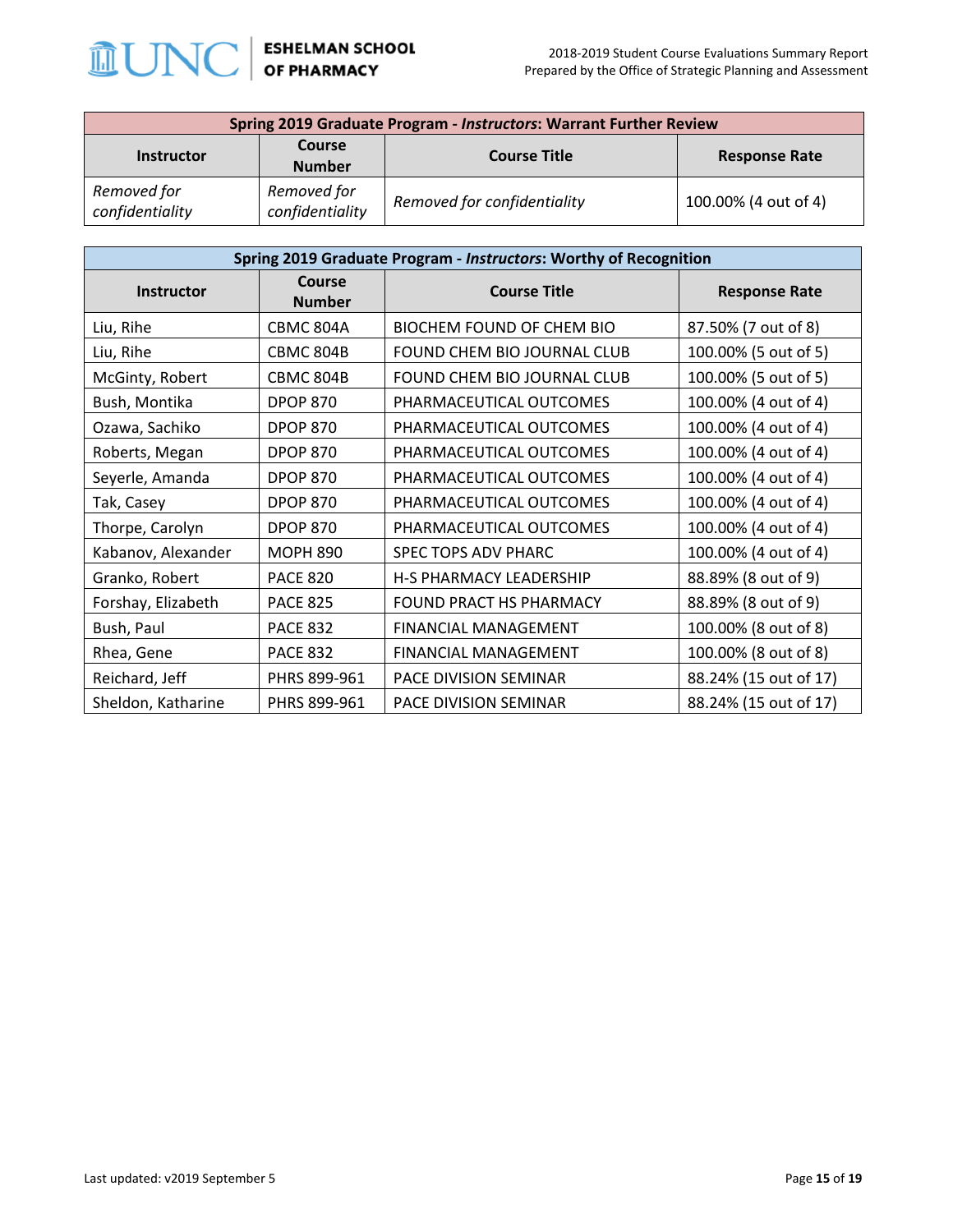

## **ELECTIVE COURSES**

| <b>Spring 2019 Elective Courses</b>       |  |                               |                              |        |  |
|-------------------------------------------|--|-------------------------------|------------------------------|--------|--|
| <b>Courses</b><br>Evaluated <sup>14</sup> |  | <b>Warrant Further Review</b> | <b>Worthy of Recognition</b> |        |  |
|                                           |  |                               |                              |        |  |
|                                           |  | 0.00%                         | 13                           | 59.09% |  |

 $14$  Elective Courses can be Professional and/or Graduate.

| <b>Spring 2019 Elective Courses: Warrant Further Review</b>         |                                                                       |  |  |  |  |  |
|---------------------------------------------------------------------|-----------------------------------------------------------------------|--|--|--|--|--|
| <b>Course</b><br><b>Number</b>                                      | <b>Course Title</b><br><b>Course Director</b><br><b>Response Rate</b> |  |  |  |  |  |
| No elective courses met the criteria for warranting further review. |                                                                       |  |  |  |  |  |

| <b>Spring 2019 Elective Courses: Worthy of Recognition</b> |                                    |                               |                       |  |  |  |
|------------------------------------------------------------|------------------------------------|-------------------------------|-----------------------|--|--|--|
| <b>Course</b><br><b>Number</b>                             | <b>Course Title</b>                | <b>Course Director</b>        | <b>Response Rate</b>  |  |  |  |
| <b>PACE 822</b>                                            | RURAL PHARMACY HEALTH 2            | Stephanie Kiser               | 33.33% (3 out of 9)   |  |  |  |
| <b>PACE 824</b>                                            | RURAL PHARMACY HEALTH 4            | Stephanie Kiser               | 50.00% (3 out of 6)   |  |  |  |
| <b>PHCY 624</b>                                            | RESEARCH & SCHOLAR IN PHARM I      | Craig Lee                     | 60.71% (17 out of 28) |  |  |  |
| <b>PHCY 726</b>                                            | RESEARCH & SCHOLAR IN PHAR III     | Delesha Carpenter / Craig Lee | 76.00% (19 out of 25) |  |  |  |
| <b>PHCY 801</b>                                            | RADIOPHARMACY 1                    | H. Smith                      | 75.00% (6 out of 8)   |  |  |  |
| <b>PHCY 804</b>                                            | <b>TRAVEL MEDICINE CARE</b>        | Amy Sauls / John Schimmelfing | 82.86% (29 out of 35) |  |  |  |
| <b>PHCY 810</b>                                            | SCI OF PHARM COMPOUNDING           | Robert Shrewsbury             | 66.67% (20 out of 30) |  |  |  |
| <b>PHCY 814</b>                                            | <b>DISASTER PREPAREDNESS</b>       | John Shepherd                 | 48.72% (19 out of 39) |  |  |  |
| <b>PHCY 821</b>                                            | <b>COMMUNICATIONS HEALTHCARE</b>   | Carla White                   | 54.29% (19 out of 35) |  |  |  |
| <b>PHCY 823</b>                                            | INTERNAT CLIN CLASSROOM            | Dennis Williams               | 100.00% (4 out of 4)  |  |  |  |
| <b>PHCY 834</b>                                            | <b>INDEPENDENT PHARM OWNERSHIP</b> | Patrick Brown                 | 33.33% (6 out of 18)  |  |  |  |
| <b>PHCY 840</b>                                            | <b>HEALTH POLICY MANAGED CARE</b>  | Carrie Blanchard / Ben Urick  | 80.95% (17 out of 21) |  |  |  |
| <b>PHCY 846</b>                                            | PSYCH PHARMACOTHERAPY              | <b>Suzanne Harris</b>         | 70.00% (14 out of 20) |  |  |  |

| <b>Spring 2019 Elective Instructors</b>                 |                                                                                    |       |    |        |
|---------------------------------------------------------|------------------------------------------------------------------------------------|-------|----|--------|
| <i><b>Instructors</b></i><br>Evaluated <sup>15,16</sup> | <b>Warrant Further Review</b> <sup>17</sup><br>Worthy of Recognition <sup>18</sup> |       |    |        |
|                                                         |                                                                                    | %     |    | %      |
|                                                         |                                                                                    | 0.00% | 48 | 67.61% |

<sup>15</sup> Course Directors identify instructors to be evaluated by students; there are no requirements on number of contact hours taught in order to be evaluated. Therefore, some instructors may have taught only one class session; whereas, other instructors may have taught numerous times in one or more courses.

<sup>16</sup> If an instructor was evaluated in more than one course, in a given Program or Course Type, s/he is only counted once.<br><sup>17</sup> If an instructor met "warrants further review" criteria more than once, in a given Program or

counted once.<br><sup>18</sup> If an instructor met "worthy of recognition" criteria more than once, in a given Program or Course Type, s/he is only counted

once.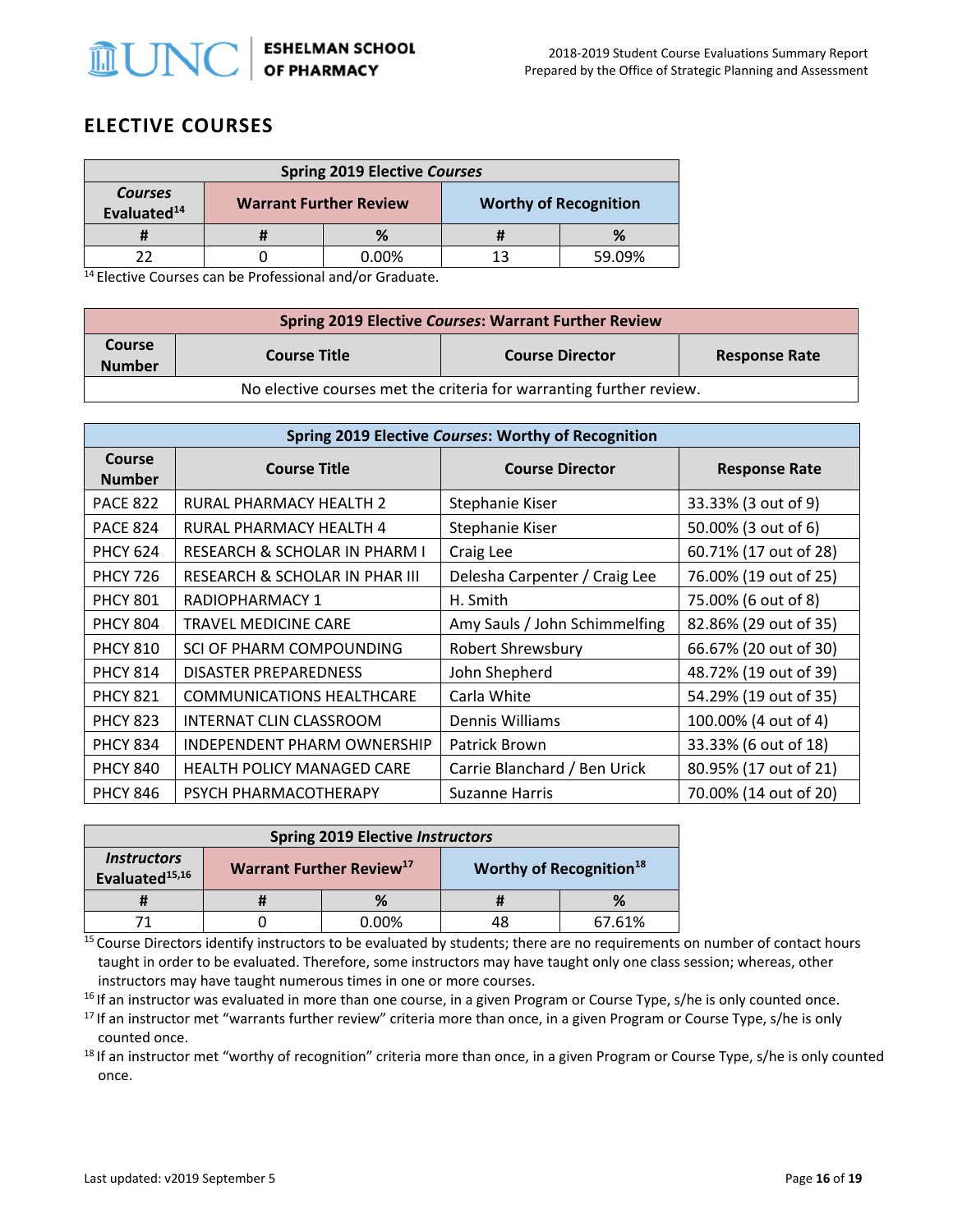

| <b>Spring 2019 Elective Instructors: Warrant Further Review</b>                |                                |                     |                      |  |
|--------------------------------------------------------------------------------|--------------------------------|---------------------|----------------------|--|
| <b>Instructor</b>                                                              | <b>Course</b><br><b>Number</b> | <b>Course Title</b> | <b>Response Rate</b> |  |
| No elective course instructors met the criteria for warranting further review. |                                |                     |                      |  |

| Spring 2019 Elective Instructors: Worthy of Recognition |                                |                                |                       |  |
|---------------------------------------------------------|--------------------------------|--------------------------------|-----------------------|--|
| Instructor                                              | <b>Course</b><br><b>Number</b> | <b>Course Title</b>            | <b>Response Rate</b>  |  |
| Barton, Dewayne                                         | <b>PACE 822</b>                | RURAL PHARMACY HEALTH 2        | 33.33% (3 out of 9)   |  |
| Bernstein, Rebecca                                      | <b>PACE 822</b>                | RURAL PHARMACY HEALTH 2        | 33.33% (3 out of 9)   |  |
| Catelblanco, Frank                                      | <b>PACE 822</b>                | RURAL PHARMACY HEALTH 2        | 33.33% (3 out of 9)   |  |
| Kiser, Stephanie                                        | <b>PACE 822</b>                | RURAL PHARMACY HEALTH 2        | 33.33% (3 out of 9)   |  |
| Lefler, Lisa                                            | <b>PACE 822</b>                | RURAL PHARMACY HEALTH 2        | 33.33% (3 out of 9)   |  |
| Plaut, Tom                                              | <b>PACE 822</b>                | RURAL PHARMACY HEALTH 2        | 33.33% (3 out of 9)   |  |
| Kiser, Stephanie                                        | <b>PACE 824</b>                | RURAL PHARMACY HEALTH 4        | 50.00% (3 out of 6)   |  |
| Jessup, Ann                                             | <b>PHCY 608I</b>               | <b>MANAG DIABETES MELL</b>     | 14.29% (2 out of 14)  |  |
| Williams, Charlene                                      | <b>PHCY 608I</b>               | MANAG DIABETES MELL            | 14.29% (2 out of 14)  |  |
| Bush, Antonio                                           | <b>PHCY 624</b>                | RESEARCH & SCHOLAR IN PHARM I  | 60.71% (17 out of 28) |  |
| Lee, Craig                                              | <b>PHCY 624</b>                | RESEARCH & SCHOLAR IN PHARM I  | 60.71% (17 out of 28) |  |
| Ozawa, Sachiko                                          | <b>PHCY 624</b>                | RESEARCH & SCHOLAR IN PHARM I  | 60.71% (17 out of 28) |  |
| Carpenter, Delesha                                      | <b>PHCY 726</b>                | RESEARCH & SCHOLAR IN PHAR III | 76.00% (19 out of 25) |  |
| Lee, Craig                                              | <b>PHCY 726</b>                | RESEARCH & SCHOLAR IN PHAR III | 76.00% (19 out of 25) |  |
| McLaughlin, Jacqueline                                  | <b>PHCY 726</b>                | RESEARCH & SCHOLAR IN PHAR III | 76.00% (19 out of 25) |  |
| Tak, Casey                                              | <b>PHCY 726</b>                | RESEARCH & SCHOLAR IN PHAR III | 76.00% (19 out of 25) |  |
| Adams, Aaron                                            | <b>PHCY 800</b>                | <b>GERIATRIC PHAR PRAC</b>     | 90.91% (10 out of 11) |  |
| Elias, Allison                                          | <b>PHCY 800</b>                | <b>GERIATRIC PHAR PRAC</b>     | 90.91% (10 out of 11) |  |
| Nguyen, Hien                                            | <b>PHCY 800</b>                | <b>GERIATRIC PHAR PRAC</b>     | 90.91% (10 out of 11) |  |
| Sanders, Kimberly                                       | <b>PHCY 800</b>                | <b>GERIATRIC PHAR PRAC</b>     | 90.91% (10 out of 11) |  |
| Woodall, Tasha                                          | <b>PHCY 800</b>                | <b>GERIATRIC PHAR PRAC</b>     | 90.91% (10 out of 11) |  |
| Smith, H.                                               | <b>PHCY 801</b>                | RADIOPHARMACY 1                | 75.00% (6 out of 8)   |  |
| Smith, H.                                               | <b>PHCY 803</b>                | RADIOPHARMACY 3                | 50.00% (1 out of 2)   |  |
| Goodman, Christine                                      | <b>PHCY 804</b>                | TRAVEL MEDICINE CARE           | 82.86% (29 out of 35) |  |
| Sauls, Amy                                              | <b>PHCY 804</b>                | TRAVEL MEDICINE CARE           | 82.86% (29 out of 35) |  |
| Schimmelfing, John                                      | <b>PHCY 804</b>                | TRAVEL MEDICINE CARE           | 82.86% (29 out of 35) |  |
| Sorah, Emily                                            | <b>PHCY 807</b>                | <b>VET PHARMACY</b>            | 33.33% (1 out of 3)   |  |
| Mislan, Sarah                                           | <b>PHCY 810</b>                | SCIENCE OF PHARM COMPOUNDING   | 66.67% (20 out of 30) |  |
| Shrewsbury, Robert                                      | <b>PHCY 810</b>                | SCIENCE OF PHARM COMPOUNDING   | 66.67% (20 out of 30) |  |
| Shepherd, John                                          | <b>PHCY 814</b>                | <b>DISASTER PREPAREDNESS</b>   | 48.72% (19 out of 39) |  |
| White, Carla                                            | <b>PHCY 821</b>                | COMMUNICATIONS IN HEALTHCARE   | 54.29% (19 out of 35) |  |
| Muluneh, Benyam                                         | <b>PHCY 822</b>                | HEM/ONC                        | 70.73% (29 out of 41) |  |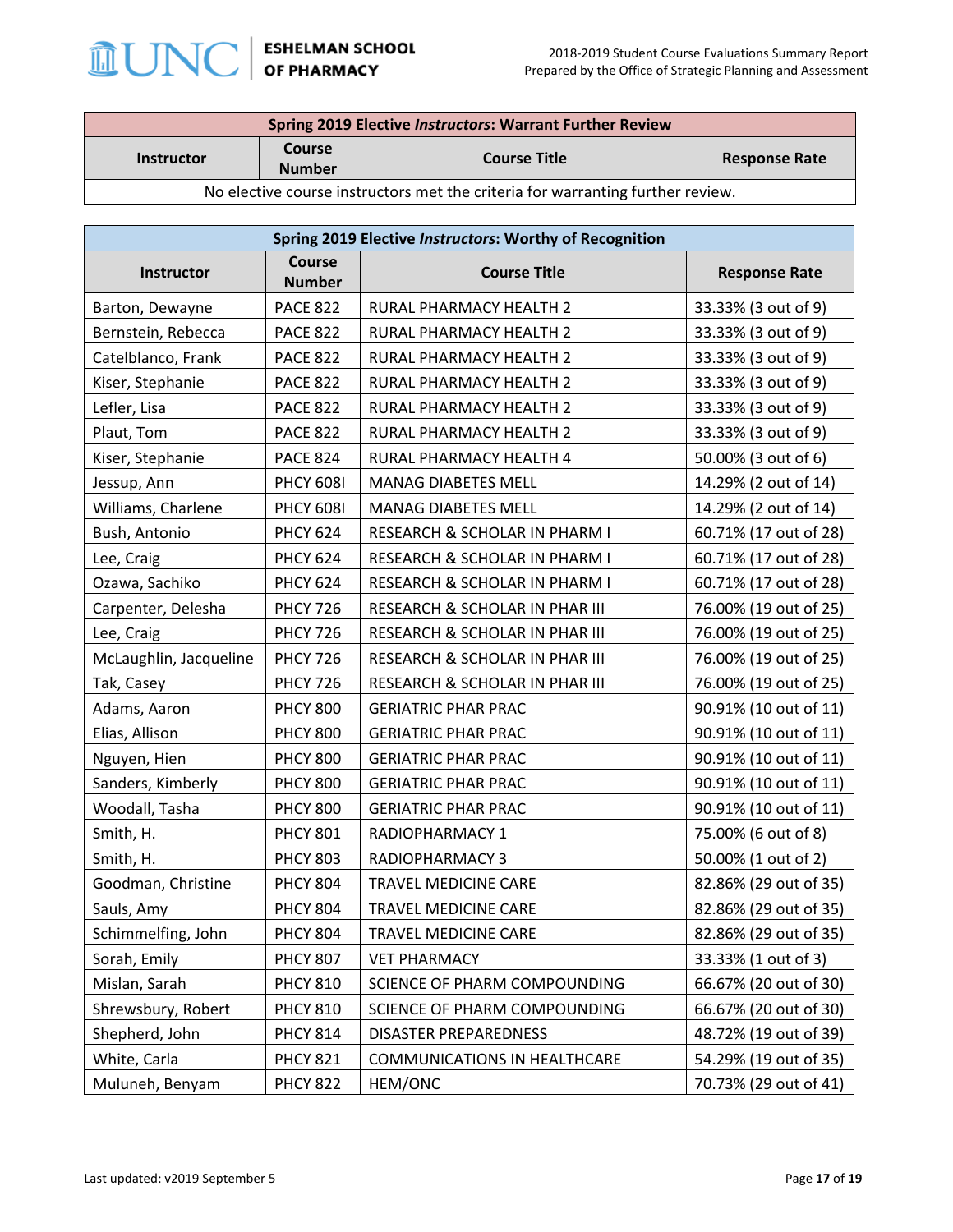

| Spring 2019 Elective Instructors: Worthy of Recognition |                                |                                       |                       |  |
|---------------------------------------------------------|--------------------------------|---------------------------------------|-----------------------|--|
| Instructor                                              | <b>Course</b><br><b>Number</b> | <b>Course Title</b>                   | <b>Response Rate</b>  |  |
| Proctor, Amber                                          | <b>PHCY 822</b>                | HEM/ONC                               | 70.73% (29 out of 41) |  |
| Williams, Dennis                                        | <b>PHCY 823</b>                | <b>INTERNAT CLIN CLASSROOM</b>        | 100.00% (4 out of 4)  |  |
| Patterson, James                                        | <b>PHCY 830</b>                | INTRO TO DRUG DEVELOPMENT             | 83.33% (10 out of 12) |  |
| Patterson, James                                        | <b>PHCY 833</b>                | ADV CARDIOVAS PHARM                   | 75.00% (15 out of 20) |  |
| Brown, Patrick                                          | <b>PHCY 834</b>                | <b>INDEPENDENT PHARMACY OWNERSHIP</b> | 33.33% (6 out of 18)  |  |
| Robinson, Jessica                                       | <b>PHCY 834</b>                | INDEPENDENT PHARMACY OWNERSHIP        | 33.33% (6 out of 18)  |  |
| Dascanio, Sarah                                         | <b>PHCY 839</b>                | <b>GLOBAL &amp; RURAL HEALTH</b>      | 58.33% (7 out of 12)  |  |
| Kiser, Stephanie                                        | <b>PHCY 839</b>                | <b>GLOBAL &amp; RURAL HEALTH</b>      | 58.33% (7 out of 12)  |  |
| Steeb, David                                            | <b>PHCY 839</b>                | <b>GLOBAL &amp; RURAL HEALTH</b>      | 58.33% (7 out of 12)  |  |
| Blanchard, Carrie                                       | <b>PHCY 840</b>                | HEALTH POLICY AND MANAGED CARE        | 80.95% (17 out of 21) |  |
| Hiller, Debbie                                          | <b>PHCY 840</b>                | HEALTH POLICY AND MANAGED CARE        | 80.95% (17 out of 21) |  |
| Ray, Amber                                              | <b>PHCY 840</b>                | <b>HEALTH POLICY AND MANAGED CARE</b> | 80.95% (17 out of 21) |  |
| Simmons, Adrienne                                       | <b>PHCY 840</b>                | HEALTH POLICY AND MANAGED CARE        | 80.95% (17 out of 21) |  |
| Swanson, Ryan                                           | <b>PHCY 840</b>                | HEALTH POLICY AND MANAGED CARE        | 80.95% (17 out of 21) |  |
| Urick, Benjamin                                         | <b>PHCY 840</b>                | HEALTH POLICY AND MANAGED CARE        | 80.95% (17 out of 21) |  |
| Barlow, Giulia                                          | <b>PHCY 846</b>                | PSYCH PHARMACOTHERAPY                 | 70.00% (14 out of 20) |  |
| Gibson, Gkeemia                                         | <b>PHCY 846</b>                | PSYCH PHARMACOTHERAPY                 | 70.00% (14 out of 20) |  |
| Harris, Suzanne                                         | <b>PHCY 846</b>                | PSYCH PHARMACOTHERAPY                 | 70.00% (14 out of 20) |  |
| Jacobs, Michelle                                        | <b>PHCY 846</b>                | PSYCH PHARMACOTHERAPY                 | 70.00% (14 out of 20) |  |
| Kennedy, Lindsey                                        | <b>PHCY 846</b>                | PSYCH PHARMACOTHERAPY                 | 70.00% (14 out of 20) |  |
| Mitchell, Cameron                                       | <b>PHCY 846</b>                | PSYCH PHARMACOTHERAPY                 | 70.00% (14 out of 20) |  |